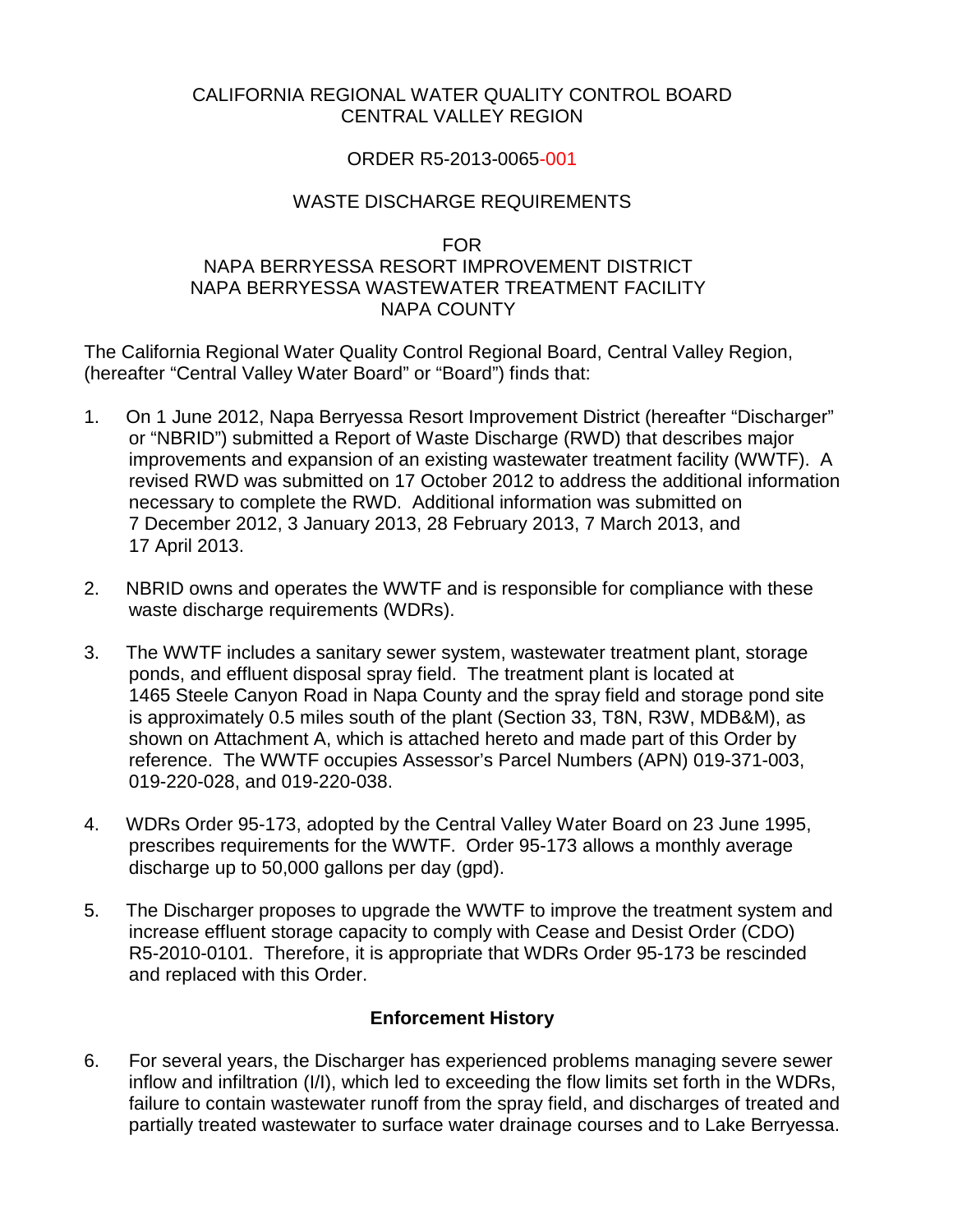These violations of the WDRs resulted to the adoption of three CDOs, a \$190,000 Administrative Civil Liability Order, and a Time Schedule Order (TSO), as summarized below.

- 7. The Board issued CDO 96-232 on 20 September 1996 because of excessive I/I and because lack of wastewater storage and disposal capacity led to wastewater discharges to Lake Berryessa during the winters of 1994 and 1995. The 1996 CDO required the Discharger to complete a facility expansion and achieve full compliance with the WDRs by 15 September 2000. With minor exceptions, the Discharger did not complete the work required by the 1996 CDO.
- 8. The Board issued CDO R5-2006-0113 on 26 October 2006 because of continued wastewater discharges to Lake Berryessa; violations of the influent flow limit; failure to dispose of accumulated sludge; and violations of the monitoring and reporting requirements. A connection restriction was imposed because new connections were being added to the WWTF even though the facility did not have adequate storage and disposal capacity. The 2006 CDO required the Discharger to complete several studies and make the necessary improvements to reduce I/I and increase the facility's storage and disposal capacity. The Discharger submitted the technical reports required by the 2006 CDO. However, the Discharger did not make any of the physical improvements by the required deadline.
- 9. The Board issued CDO R5-2010-0101 on 23 September 2010 due to continued violations that included wastewater spills to Lake Berryessa; violation of pond freeboard requirements; wastewater applications to spray field during periods of precipitation; and failure to construct the facility upgrades required by the 2006 CDO. The 2010 CDO continued the prohibition against new connections or additional flows into the collection system connected to the WWTF.
- 10. Among other things, the 2010 CDO required that the Discharge do the following by specific dates:
	- a. Submit a *Final Revised Inflow and Infiltration (I/I) Assessment Report*.
	- b. Submit an *I/I Correction Project Completion Report* that documents completion of certain sewer system repairs, retrofits, and replacements.
	- c. Submit a *Final Revised Wastewater Facilities Plan* that describes the WWTF improvements planned to correct the conditions that caused violations of the WDRs and previous CDOs.
	- d. Submit a *Report of Waste Discharge* to apply for revised Waste Discharge Requirements.
	- e. Complete the facility improvements described in the approved *Facilities Plan*.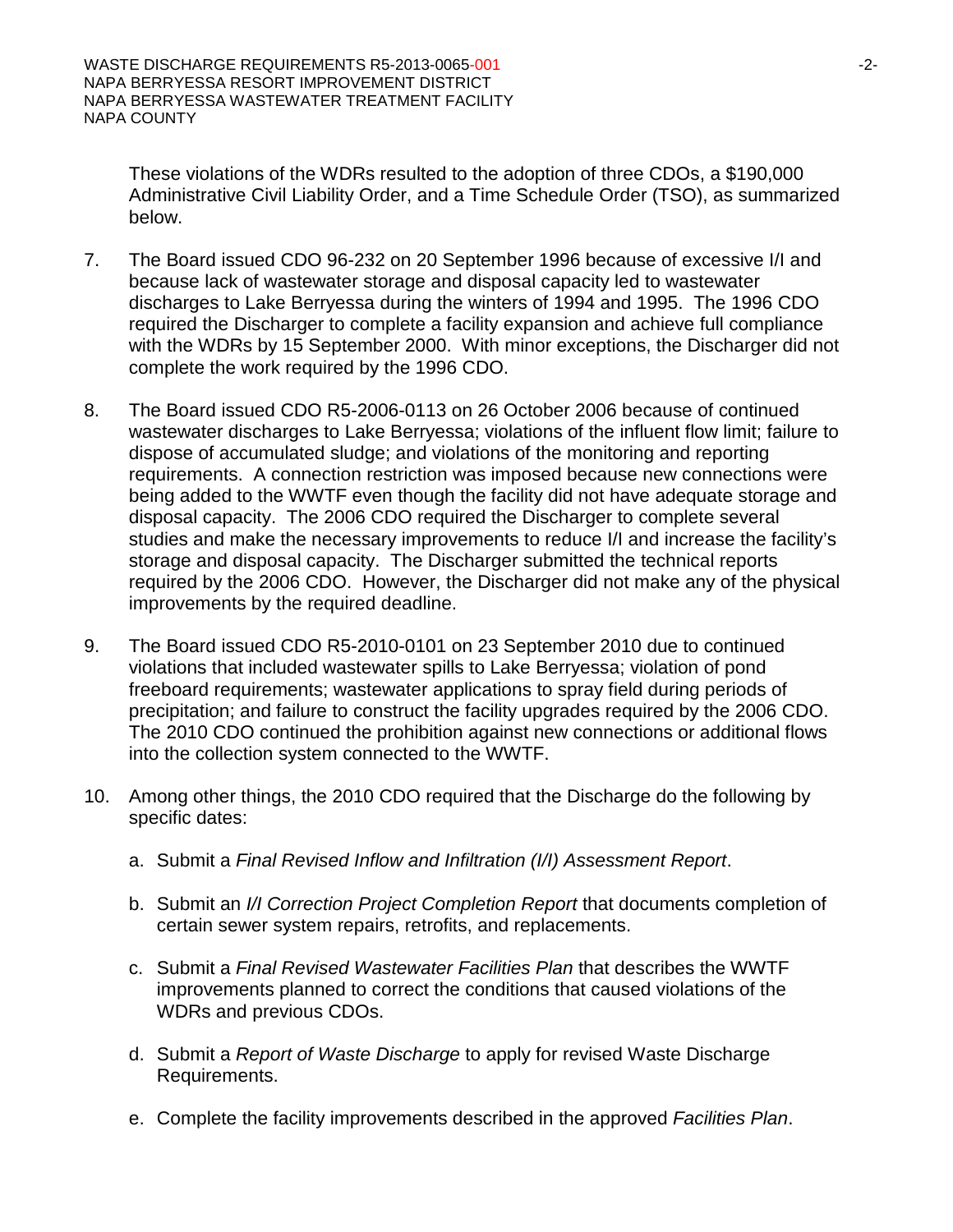11. On 20 August 2012, the Board issued TSO R5-2012-0900 to address discharges of treated wastewater to Lake Berryessa that occurred in early 2012. The TSO included an accelerated time schedule for completion of the necessary improvements to reduce I/I and increase the facility's storage and disposal capacity as required in CDO R5-2010-0101. Pursuant to the 2012 TSO, the Discharger is required to complete the WWTF expansion and upgrades project by 1 October 2013.

### **Existing Facility and Discharge**

- 12. The existing WWTF has been in operation since 1968. The WWTF receives wastewater from the Berryessa Highlands Subdivision, which consists of 343 Equivalent Dwelling Units (EDUs). At full build out, the subdivision would have up to 562 EDUs. Steele Park Resort, a United States Bureau of Reclamation (Reclamation) concessionaire-operated facility also discharged domestic wastewater to the WWTF. Steele Park Resort closed in 2009 due to an expired concession contract and all infrastructure, including the sewer connection to the WWTF, was removed. The WWTF also receives approximately 3,000 gpd of filter backwash from the Discharger's potable water treatment plant.
- 13. Wastewater is conveyed to the WWTF by gravity sewers, lift stations, and force mains. The existing treatment plant provides secondary treatment by an extended aeration activated sludge process. It comprises a single inlet structure, two concrete aeration basins, two clarifiers, and three small geosynthetic-lined effluent storage ponds. The effluent storage ponds have a total capacity of approximately 370,000 gallons.
- 14. Disinfection is accomplished using a sodium hypochlorite feed system. One of the effluent storage ponds serves as a chlorine contact basin and the effluent channel is used for chlorine addition.
- 15. The treated, disinfected wastewater is pumped to a 50,000 gallon storage tank at the effluent disposal site prior to being discharged to an approximately 60-acre spray field. Manual isolation valves control which zone(s) receive effluent. The effluent disposal site is southeast and approximately 500 feet above the treatment plant.
- 16. Wasted sludge from the treatment plant is re-circulated with the incoming raw wastewater or pumped into a sludge dewatering container (Geo-Tube or equivalent) for dewatering and drying. Once dried, the sludge is hauled offsite to a permitted landfill for disposal.
- 17. The spray field consists of four fields (Zones 1 through Zone 4), each with a tailwater collection system to convey tailwater to a 1.5 million gallon tailwater collection pond. Tailwater is recycled back to the spray field. The spray field vegetation consists of native trees, brush, and grasses.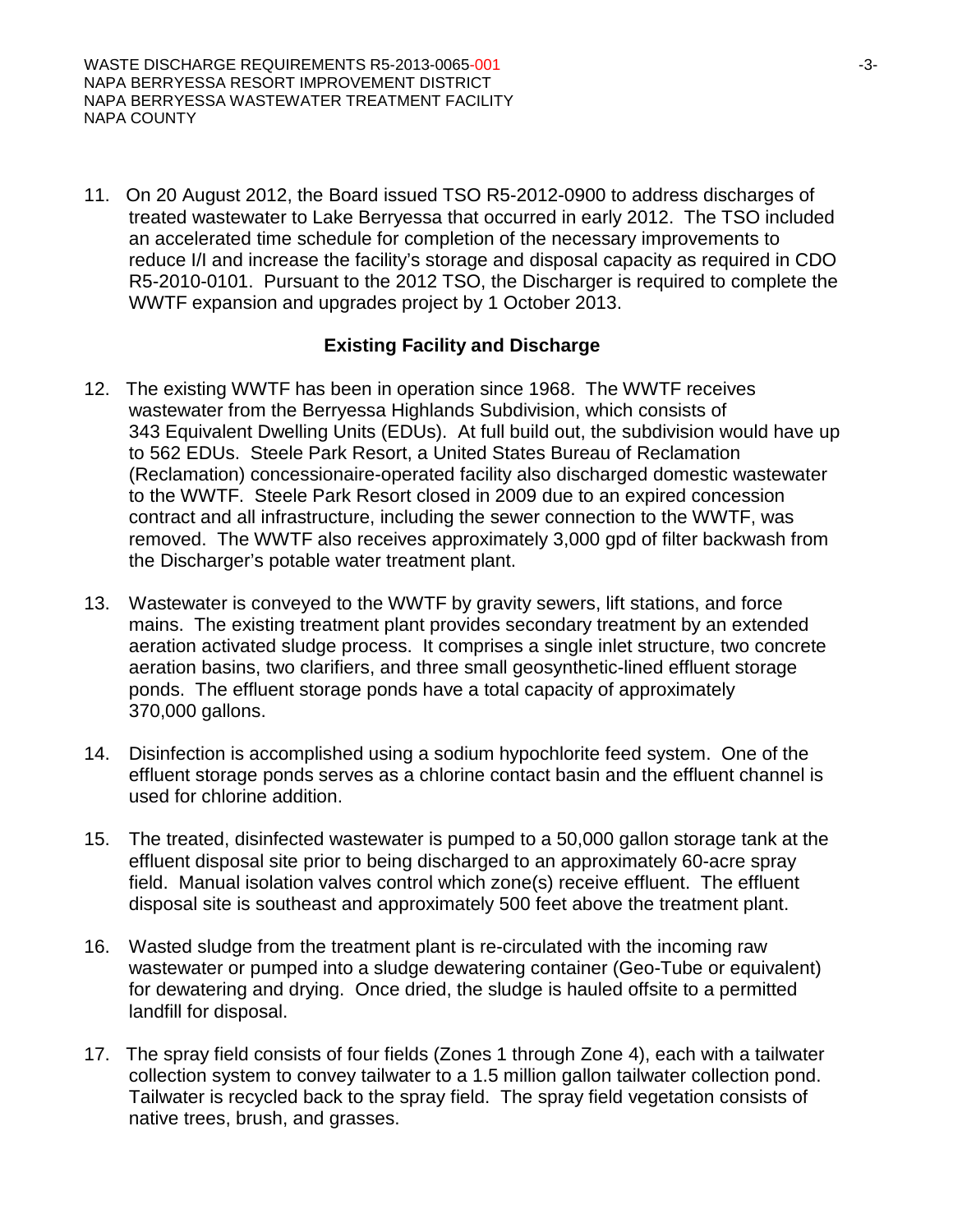- 18. Spray field operations are summarized below. Tailwater runoff drains into an intermittent stream located within Zone 1 or into a tailwater collection ditch that is located along the western edge of each spray zone. The intermittent stream and tailwater collection ditch conveys all tailwater to the south side of the tailwater collection pond. The location of each spray field zone is shown on Attachment B, which is attached hereto and made part of this Order by reference.
	- a. An east-west trending intermittent stream divides Zone 1 into a northern and southern portion and runs south of the existing tailwater collection pond. A low berm lies between the northern portion of Zone 1 and the stream, channeling run-off from this section to the west and into the tailwater collection pond directly through a drainage culvert. The berm prevents tailwater and storm water from flowing into the intermittent stream. Effluent is discharged to this area year round, and storm water runoff is retained in the tailwater collection pond.
	- b. The south side of Zone I drains to the intermittent stream. Based on the topography within Zone 2, the north side of Zone 2 also drains to the intermittent stream. When the spray field is in use, a coffer dam located within the stream is closed to divert tailwater from the stream channel into the tailwater collection pond. These areas are used for effluent disposal only during the dry season. During the rainy season, the coffer dam remains opened to allow storm water runoff to drain to natural drainage courses.
	- c. The south side of Zone 2 and all of Zone 3 and Zone 4 drain to a tailwater collection ditch that runs along the western edge of the spray field. The collection ditch conveys the tailwater to the southern side of the tailwater collection pond. These areas are used for effluent disposal only during the dry season. During the rainy season, several gate valves along the tailwater ditch are opened to allow storm water runoff to drain from the ditch to natural drainage courses.
- 19. The following table summarizes recent influent flow rates at the WWTF. The Steele Park Resort did not have a separate flow meter, so it is not possible to tabulate accurate flows for the resort separately from the Berryessa Highlands subdivision.

|          |      | Influent Flow, million gallons |      |      |      |      |  |
|----------|------|--------------------------------|------|------|------|------|--|
| Month    | 2007 | 2008                           | 2009 | 2010 | 2011 | 2012 |  |
| January  | 2.1  | 4.5                            | 2.1  | 1.1  | 1.5  | 1.4  |  |
| February | 2.6  | 3.5                            | 3.6  | 0.6  | 1.8  | 0.9  |  |
| March    | 2.2  | 2.5                            | 2.8  | 0.6  | 2.6  | 1.5  |  |
| April    | 2.1  | 1.7                            | 1.6  | 0.6  | 1.1  | 1.2  |  |
| May      | 2.1  | 2.1                            | 2.0  | 0.5  | 0.8  | 0.9  |  |
| June     | 2.3  | 1.9                            | 1.6  | 0.5  | 1.2  | 0.8  |  |
| July     | 1.9  | 2.1                            | 1.4  | 0.4  | 1.2  | 0.7  |  |
| August   | 2.3  | 2.3                            | 1.5  | 0.4  | 11   | 0.9  |  |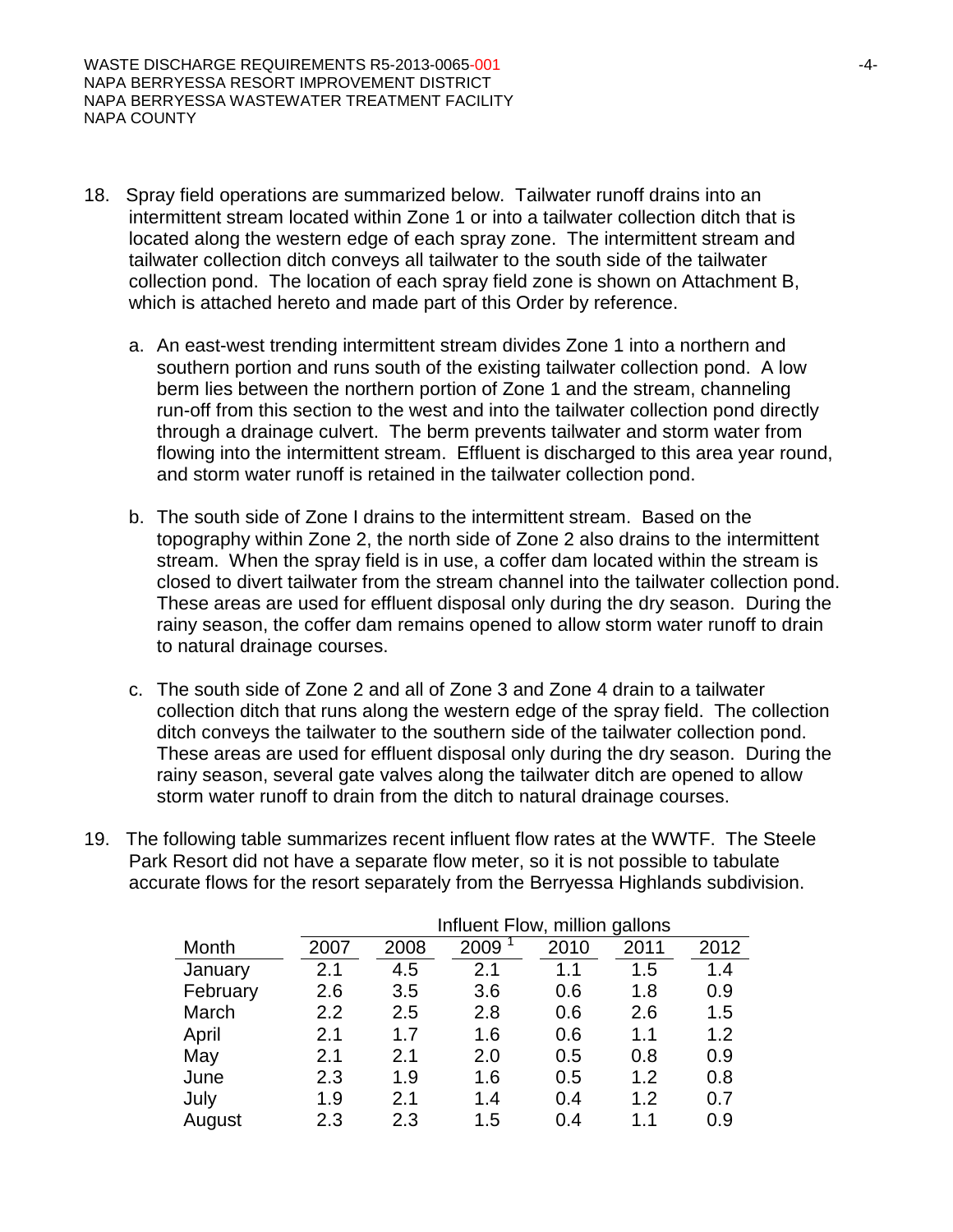|           |      | Influent Flow, million gallons |      |      |      |      |
|-----------|------|--------------------------------|------|------|------|------|
| Month     | 2007 | 2008                           | 2009 | 2010 | 2011 | 2012 |
| September | 1.9  | 1.9                            | 1.3  | 0.5  | 1.1  | 0.9  |
| October   | 2.0  | 2.0                            | 1.8  | 0.6  | 1.2  | 0.9  |
| November  | 2.3  | 2.2                            | 0.7  | 0.6  | 1.3  | 2.7  |
| December  | 2.7  | 2.1                            | 0.6  | 1.0  | 1.2  | 1.5  |
| Total:    | 26.5 | 28.9                           | 21.0 | 7.5  | 162  | 14.3 |

Since November 2009, no wastewater has been discharged from Steele Park Resort to the WWTF.

The values above were recorded by the WWTF operator based on the existing effluent channel weir readings. Based on the variability of the data, particularly in 2010, the accuracy of the inline flow meter is of concern. During the evaluation of the collection system in 2011, the Discharger questioned the accuracy of the meter. It was later determined that the meter calibration was performed accurately, however the installation of the weir may not allow for adequate measurement of flow.

20. As noted above, I/I is a significant problem that has historically caused wet weather flows to exceed the treatment and storage/disposal capacity of the WWTF. To comply with CDO R5-2010-010 Task 5, the Discharger submitted a *Preliminary Revised Inflow/Infiltration Assessment Report and Preliminary Wastewater Facilities Plan* dated October 2011 and a *Wastewater Collection System Infiltration & Inflow Study* received on June 2012.

The reports were based on two studies conducted from December 2010 to August 2011 and January 2012 to March 2012 to evaluate the NBRID sanitary sewer system. Several structural defects, including broken pipe, offset or separated joints, and root intrusion were identified. Both reports concluded that the Berryessa subdivision does not exhibit excessive rain dependent inflow and infiltration (RDII) from the perspective of percent rainfall entering the sewer system and that the area exhibited less than 2 percent rainfall inflow for all storms that occurred during the study periods. The reports did note that the relative volume of RDII was significant compared to the current very low daily volume of dry weather wastewater flows.

|                     |      | Average Effluent Quality, mg/L unless noted |      |      |      |  |
|---------------------|------|---------------------------------------------|------|------|------|--|
| Constituents        | 2007 | 2008                                        | 2009 | 2010 | 2011 |  |
| pH, std units       | 7.6  | 77                                          | 7.8  | 77   | 7.7  |  |
| <b>BOD</b>          | 21   | 14                                          | 22   | 11   | 9.5  |  |
| <b>TDS</b>          | 658  | 418                                         | 567  | 440  | 811  |  |
| Nitrate as Nitrogen | 20   | 18                                          | 33   | 34   | 39   |  |
| TKN                 | 3.0  | 1.8                                         | 2.0  | 2.0  | 1.6  |  |
| Sodium              | 60   | 57                                          | 48   | 47   | 43   |  |

21. Historical average effluent quality data are summarized below.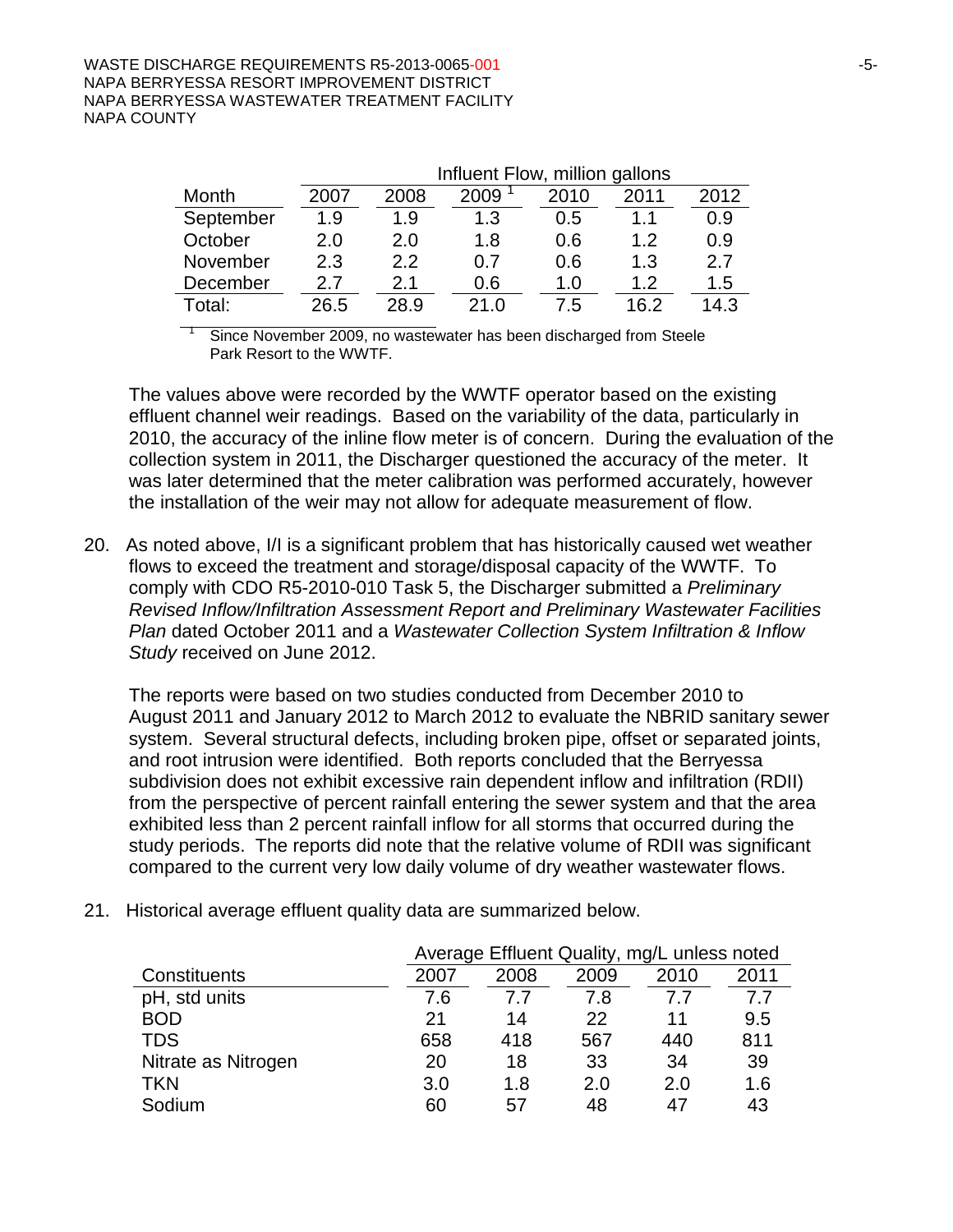|                            | Average Effluent Quality, mg/L unless noted |      |      |      |      |  |
|----------------------------|---------------------------------------------|------|------|------|------|--|
| Constituents               | 2007                                        | 2008 | 2009 | 2010 | 2011 |  |
| Chloride                   | 57                                          | 62   | 68   | 70.  | 49   |  |
| Total Coliform, MPN/100 mL | 340                                         | 80   | 60   | 170  | 250  |  |

The effluent samples contained an average nitrate as nitrogen concentration ranging from 18 mg/L to 39 mg/L. The data above appear to indicate an increase in nitrate concentrations since the closure of Steele Park Resort. The effluent total Kjeldahl nitrogen (TKN) concentration, which is primarily ammonia nitrogen, appears relatively consistent, ranging from 1.6 mg/L to 3.0 mg/L.

The effluent samples contained an occasional high total coliform organisms concentration, which is likely the result of the rudimentary nature of the current disinfection system.

22. The Steele Park Resort, now known as Lupine Shores, began limited operations on 29 May 2010, providing portable toilets as the only sanitation facilities. Wastewater from the resort is currently hauled offsite for disposal and is not discharged to the WWTF. A new sewer collection system and new infrastructure to discharge wastewater into the Discharger's collection system and WWTF are planned for the future.

# **Planned Changes in the Facility and Discharge**

- 23. In order to comply with the 2012 CDO and provide sufficient treatment, storage, and disposal capacity for anticipated build out, including the planned Reclamation Resort at the site of the former Steele Park Resort, the Discharger proposes to make major improvements to the WWTF, as discussed below.
- 24. The existing manual bar screen will be replaced with a rotary drum screen, and the existing sludge dewatering area will be reconstructed with a concrete pad.
- 25. A membrane bioreactor (MBR) package treatment plant system with a new flow meter will replace the existing extended aeration treatment system. The MBR system will be located within the largest of the three existing wastewater storage ponds. This existing pond will be excavated, filled, and re-compacted prior to the installation of the MBR system. The pond liner will be removed and disposed of off-site.
- 26. The Discharger will continue to disinfect the wastewater, using the existing chlorine feed pump. Chlorine contact time will be achieved in one of the existing wastewater storage ponds and pipelines prior to delivery to the new expansion storage ponds.
- 27. Improvements to the treatment plant will produce disinfected secondary-23 effluent. With respect to BOD, nitrogen and salinity, effluent quality is expected to remain the same.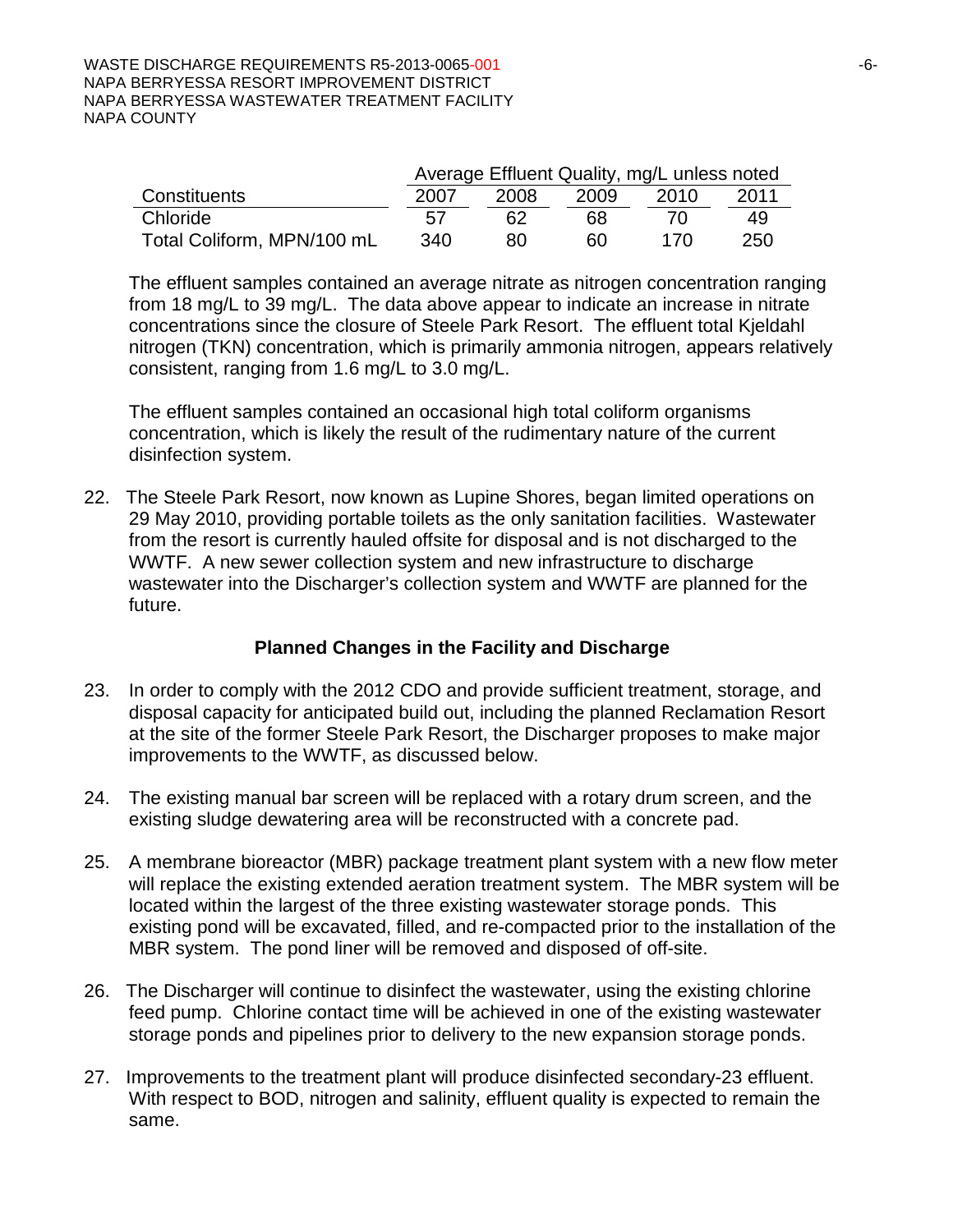- 28. The improvements project includes three new effluent storage ponds at the effluent disposal site and expansion of the existing tailwater collection pond for a total off-site effluent storage capacity of approximately 20.1 million gallons. The ponds will be used to store treated effluent during wet weather months and wastewater will be discharged to the existing spray field primarily during dry weather months. Effluent from the ponds is pumped to the existing 50,000 gallon storage tank prior to distribution to the 60-acre spray field. Each pond will be lined with a 60-mil high density polyethylene (HDPE) geomembrane liner. The ponds will be interconnected to allow flows from the treatment plant to be equalized between the storage ponds. Pond locations are shown on Attachment B. A process flow diagram of the proposed treatment processes is shown on Attachment C, which is attached hereto and made part of this Order by reference. Pond descriptions are discussed below:
	- a. Pond 1 is the existing tailwater collection pond, which will be expanded for effluent storage and a collection point for any tailwater returned from the spray field. Storage capacity with a 2-foot freeboard is approximately 2.9 million gallons.
	- b. Pond 2 is a new effluent storage pond with a storage capacity approximately 3.9 million gallons with a 2-foot freeboard.
	- c. Pond 3 is a new effluent storage pond, with a storage capacity approximately 4.1 million gallons with a 2-foot freeboard.
	- d. Pond 4 is a new effluent storage pond with a storage capacity approximately 9.3 million gallons with a 2-foot freeboard.
- 29. During wet weather months (typically October through May), treated wastewater will be stored in the proposed storage ponds and there will be limited discharges to the spray field as weather permits. The Discharger anticipates between 5 to 16 days available for wastewater disposal (based on the 24 hour post-storm criteria for a 100-year return period) with less than 2 inches of effluent applied over the spray field per month during the wet weather months. During dry weather months (April through October), treated wastewater will be discharged to the spray field at typical rates of 3 to 5 inches per month.
- 30. The Discharger is anticipating a future connection from the planned Reclamation Resort, which is within the service area of the Resort Improvement District. Influent flows from the resort were projected as follows:
	- a. For current land use (year 2012 projections), the average daily wastewater flow rate was estimated to be approximately 14,000 gallons per day (gpd).
	- b. For full build out (year 2020 projections), the peak daily wastewater flow rate was estimated to be 35,500 gpd.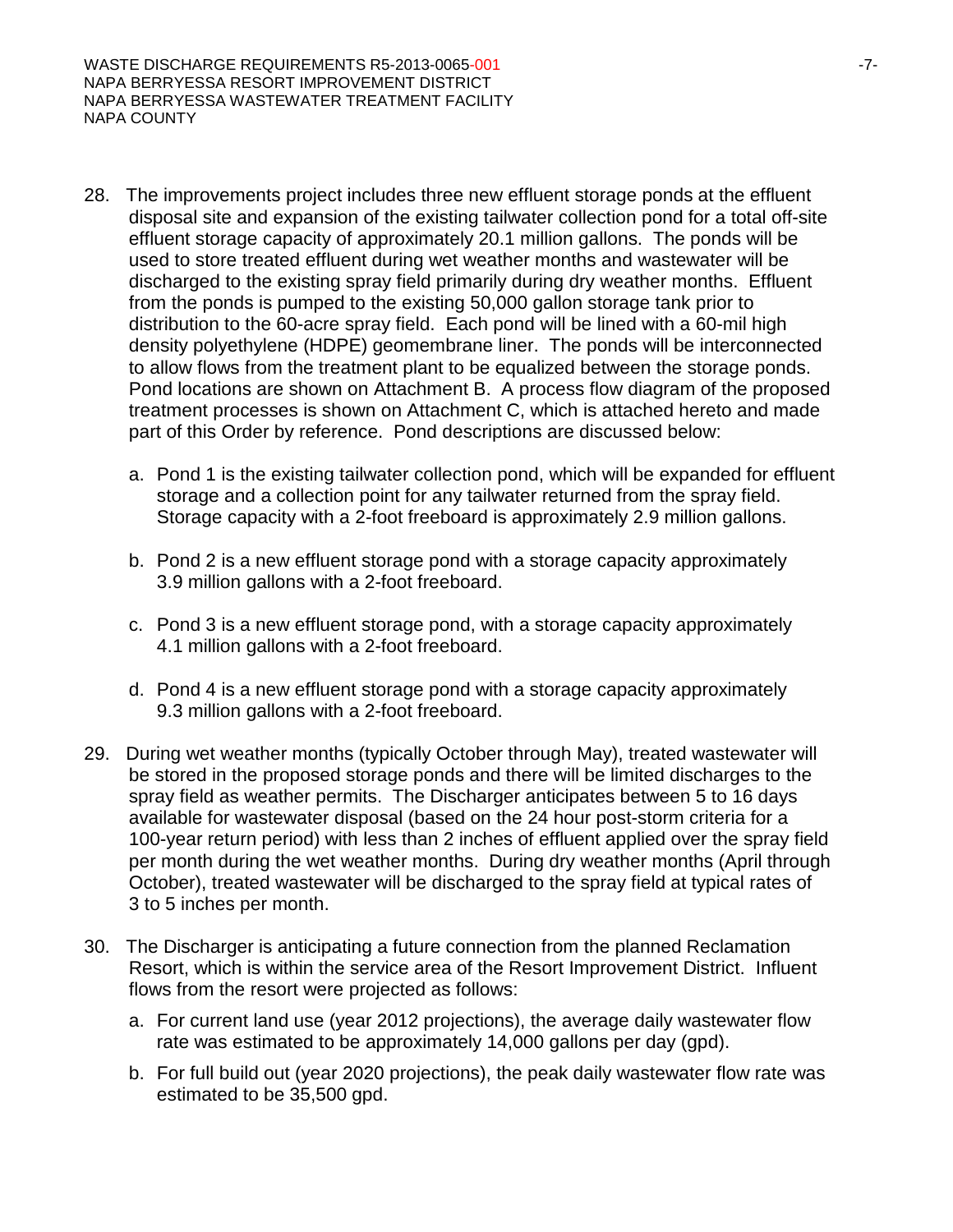- c. A proposed aerated flow equalization tank at the Reclamation Resort will allow a maximum of 15,000 gpd of wastewater to be discharged to the NBRID WWTF.
- 31. The Discharger plans major improvements to the potable water treatment plant that serves the District. Improvements will be completed by October 2013. Anticipated backwash flows to the WWTF will range from 1,500 to 7,500 gpd, with increased water demands anticipated during the dry weather months. Historically, the WWTF received approximately 3,000 gpd of backwash water.
- 32. The Discharger's April 2013 revised water balance was based on a 100-year return period 365-day precipitation event and 2020 WWTF projections, which includes wastewater from the Berryessa Highlands subdivision at full build-out and a maximum flow of 15,000 gpd from the Reclamation Resort. The water balance demonstrates that the WWTF will have a 36.4 million gallon (MG) total annual flow storage and disposal capacity.
- 33. Sewer collection system repairs consisting of excavation and repair of certain sewer lines identified in the *Preliminary Revised Inflow/Infiltration Assessment Report and Preliminary Revised Wastewater Facilities Plan* dated October 2011 will be performed to reduce the amount of inflow and infiltration.

### **Site-Specific Conditions**

34. The community water supply is from Lake Berryessa. Based on 2009 through 2011 Consumer Confidence Reports, the chemical character of the water supply is summarized below:

|                          | Water Supply Analytical Results, mg/L unless noted |        |        |  |  |
|--------------------------|----------------------------------------------------|--------|--------|--|--|
| Parameter                | 2009                                               | 2010   | 2011   |  |  |
| <b>TDS</b>               | 180                                                | 200    | 190    |  |  |
| EC, µmhos/cm             | 360                                                | 350    | 350    |  |  |
| <b>Total hardness</b>    | 170                                                | 180    | 160    |  |  |
| Chloride                 | 4.2                                                | 5.7    | 6.5    |  |  |
| Sodium                   | 10                                                 | 9.4    | 11     |  |  |
| Nitrate as $NO3 \mu g/L$ | < 2.0                                              | 4.3    | 4.6    |  |  |
| Sulfate                  | 22                                                 | 22     | 21     |  |  |
| Iron                     | < 0.02                                             | 0.12   | 0.12   |  |  |
| Manganese                | < 0.02                                             | < 0.02 | < 0.02 |  |  |

TDS denotes total dissolved solids. EC denotes electrical conductivity.

35. The wastewater treatment plant is at an elevation of approximately 500 feet above mean sea level (MSL), and the area around the plant drains northeast to Lake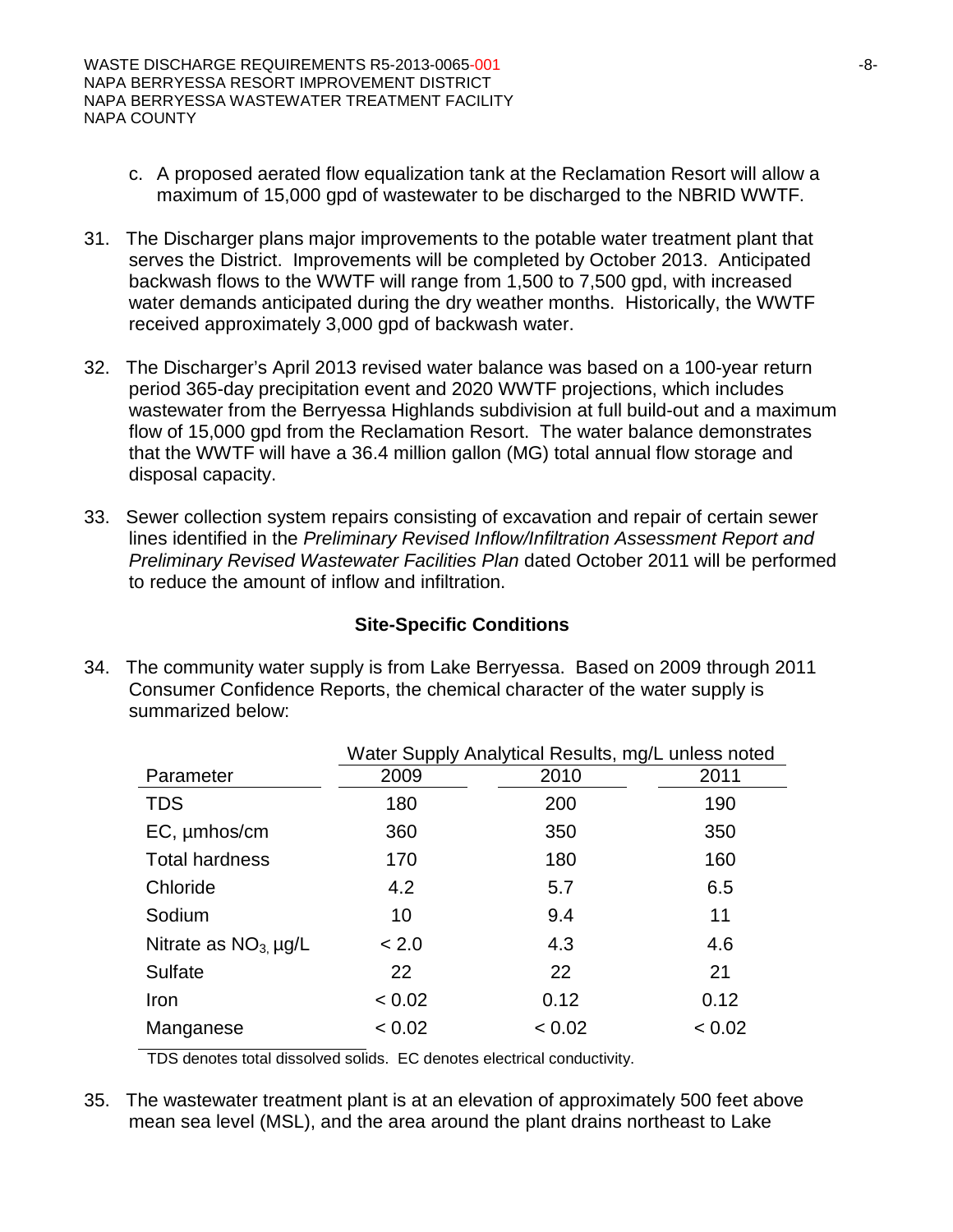Berryessa. The effluent disposal and new storage pond site is on the western slope of Wragg Ridge with elevations ranging from 550 to 1,000 feet MSL and also drains to Lake Berryessa. The effluent disposal site is characterized by moderately steep to steep slopes (30 to 75 percent) with intervening westerly flowing seasonal drainages. The effluent disposal site supports a dense growth of native grasses with scattered oak trees and dense areas of brush.

36. Surrounding land uses are primarily open space. Annual precipitation in the vicinity averages approximately 24 inches, the 100-year total annual precipitation is approximately 74 inches, and the reference evapotranspiration rate is approximately 45 inches per year. All portions of the WWTF are outside the 100-year floodplain.

#### **Groundwater Considerations**

- 37. Based on soil surveys published by the Natural Resource Conservation Service (NRCS), the WWTF is located in areas where predominant surficial soils are of the Bressa-Dibble complex (30 to 75 percent slopes). The Bressa-Dibble complex is characterized by low plasticity clays (silt loams) formed from weathering of the underlying shale and sandstone. The depth to bedrock averages approximately 35 inches. The NRCS characterizes these soils as well-drained, slightly acidic, moderately saline, and poorly suited for wastewater ponds, leach fields, and irrigation disposal of wastewater because of the steep slopes, low permeability, and the shallow depth to bedrock.
- 38. A total of seven monitoring wells were installed within the effluent storage and disposal site. In April 2007, three monitoring wells, MW-1 through MW-3, were installed around the existing tailwater collection pond. In November 2012, the Discharger installed four additional monitoring wells, MW-1A and MW-4 through MW-6 (previously identified as MW-2A, MW-3A, and MW-4A). Their locations are shown on Attachment B. Well survey data and construction details are summarized below.

| Well ID | Total<br>Depth<br>(feet) | Reference<br>Elevation $1,2$<br>(feet) | Top of Screen<br>Elevation<br>(feet) | Bottom of Screen<br>Elevation<br>(feet) | Groundwater<br>Elevation<br>Range |
|---------|--------------------------|----------------------------------------|--------------------------------------|-----------------------------------------|-----------------------------------|
| $MW-1$  | 40                       | 587                                    | 562                                  | 547                                     |                                   |
| $MW-2$  | 40                       | 597                                    | 574                                  | 557                                     | 567-581                           |
| $MW-3$  | 14.5                     | 600                                    | 589                                  | 585                                     | 587-594                           |
| MW-1A   | 62                       | 587                                    | 545                                  | 524                                     | 534-539                           |
| $MW-6$  | 39                       | 487                                    | 448                                  | 438                                     | 432-470                           |
| $MW-5$  | 76                       | 519                                    | 473                                  | 443                                     | 464-465                           |
| $MW-4$  | 39                       | 524                                    | 505                                  | 485                                     | 498-519                           |

At top of well casing cap.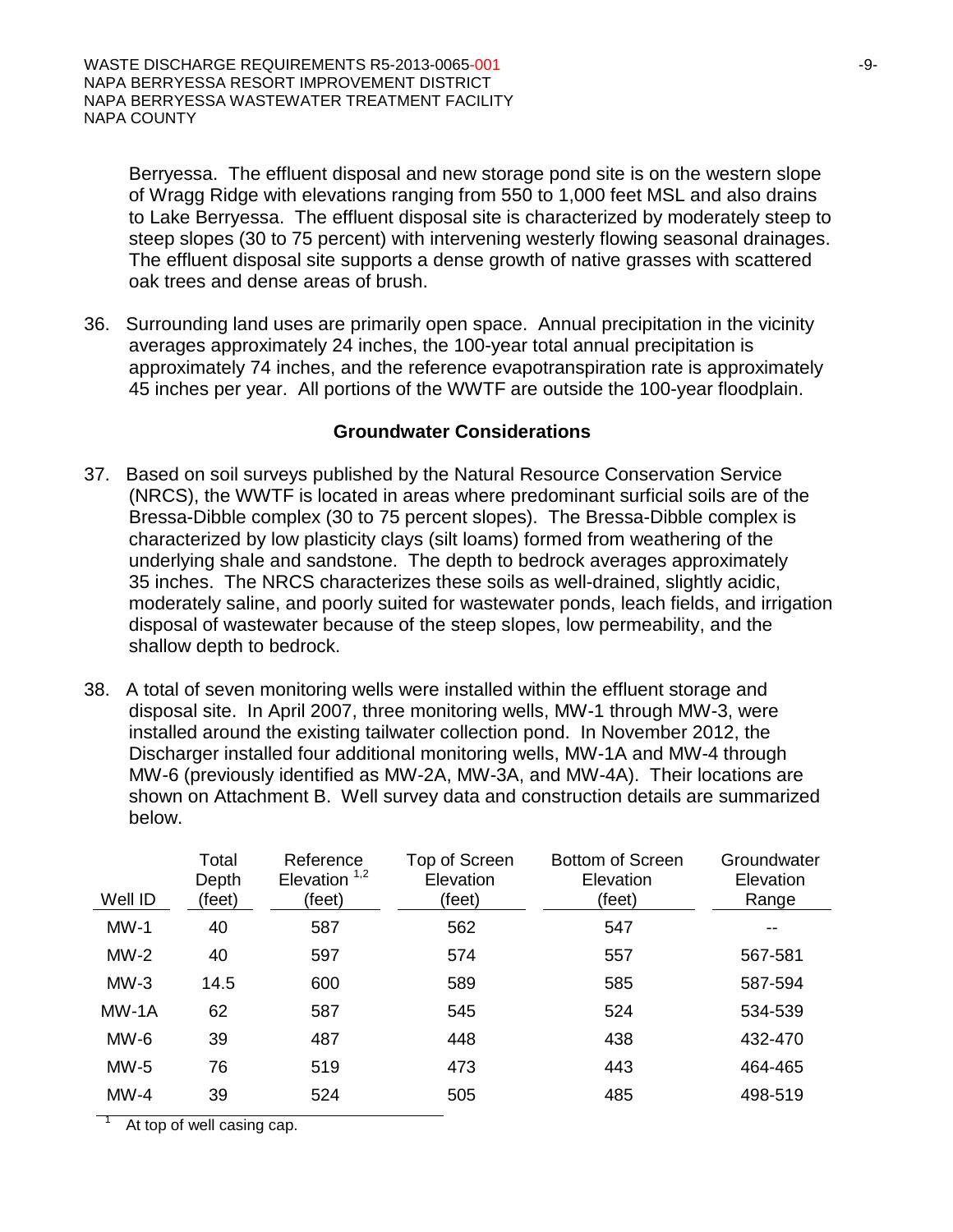WASTE DISCHARGE REQUIREMENTS R5-2013-0065-001 120-10-10-2012 10-10-2013 NAPA BERRYESSA RESORT IMPROVEMENT DISTRICT NAPA BERRYESSA WASTEWATER TREATMENT FACILITY NAPA COUNTY

- <sup>2</sup> North American Vertical Datum (NAVD-29).
- 39. Wells MW-1 through MW-3 have been sampled quarterly since 2007 to monitor groundwater at the effluent storage and disposal site. MW-3 is upgradient of the tailwater collection pond and MW-2 is downgradient or cross gradient of the tailwater collection pond. Both wells are in the apparent downgradient direction of spray field Zone 1. Because of the steep slopes, the Discharger was unable to install wells upgradient of the spray field. MW-1, located outside the influence of the spray field and tailwater pond, has always been dry. MW-1A was installed to replace MW-1 as a background well. Wells MW-4, MW-5, and MW-6 are located around the proposed wastewater storage ponds and were installed to determine baseline groundwater prior to wastewater disposal to the ponds. Based on groundwater elevations, groundwater generally flows from east to west (downhill towards the lake). Based on site topography and the groundwater gradient, MW-1A and MW-6 are outside the influence of the existing tailwater collection pond and spray field, and are representative of ambient background groundwater quality (see Attachment B).

|                           | Average Groundwater Concentration, mg/L unless noted |                 |          |                     |          |          |                            |
|---------------------------|------------------------------------------------------|-----------------|----------|---------------------|----------|----------|----------------------------|
|                           |                                                      |                 |          | Baseline/background |          |          |                            |
| Constituent               | $MW-21$                                              | $MW-31$         | $MW-1A8$ | $MW-6^8$            | $MW-5^8$ | $MW-4^8$ | Protective<br><b>WQL</b>   |
| pH,                       | 7.1                                                  | 7.2             | 8.6      | 8.2                 | 8.4      | 8.7      | $6.5 - 8.4^{\overline{9}}$ |
| std units                 |                                                      |                 |          |                     |          |          |                            |
| <b>TDS</b>                | 1,010                                                | 715             | 2,200    | 2,300               | 1,300    | 1,400    | $450^{11} - 1,500^9$       |
| Nitrate as N              | $0.2^2$                                              | $2.6^{5}$       | < 0.5    | < 0.5               | < 0.5    | < 0.5    | $10^{10}$                  |
| <b>TKN</b>                | 0.3                                                  | 0.2             | 0.4      | 0.3                 | 0.2      | 0.2      | None                       |
| Total Coliform,<br>MPN/mL | $14^{3}$                                             | 33 <sup>6</sup> | 23       | 2,200               | 50       | 30       | 2.2/100                    |
| <b>Boron</b>              | 0.73                                                 | 0.31            | 2.0      | 1.7                 | 1.7      | 1.2      | $0.7^{11}$                 |
| <b>Iron</b>               | <b>ND</b>                                            | <b>ND</b>       | 3.6      | 3.5                 | 8.6      | 42       | $0.3^9$                    |
| Manganese                 | 0.1                                                  | 0.02            | 0.07     | 0.22                | 0.11     | 0.39     | $0.05^9 - 0.2^{11}$        |
| Potassium                 | 11                                                   | 6               | < 0.5    | < 0.5               | < 0.5    | < 0.5    | <b>None</b>                |
| Sodium                    | $200^4$                                              | $64^7$          | < 0.5    | < 0.5               | < 0.5    | < 0.5    | $69^{11}$                  |
| Chloride                  | 37                                                   | 63              | 107      | 769                 | 66       | 243      | $106^{11} - 250^9$         |

40. A summary of the groundwater quality at the effluent disposal site is summarized in the table below.

ND denotes ND. NS denotes Not Sampled. WQL denotes water quality limit.<br><sup>1</sup> Based on data from February 2007 to November 2011.

<sup>2</sup> The Feb 2008 sample resulted in a nitrate concentration of 260 mg/L, which appears to be an outlier; therefore was not included in the average.

Based on two samples with total coliform detections greater than 2.2 MPN/mL.<br>
<sup>4</sup> The May 2011 sample resulted in a sodium concentration of 47 mg/L, which appears to be an outlier, therefore was not included in the averag

<sup>5</sup> The February 2008 sample resulted in a nitrate concentration of 200 mg/L, which appears to be an outlier, therefore was not included in the average.

therefore was not included in the average. 6 Based on multiple samples with total coliform detections greater than 2.2 MPN/mL.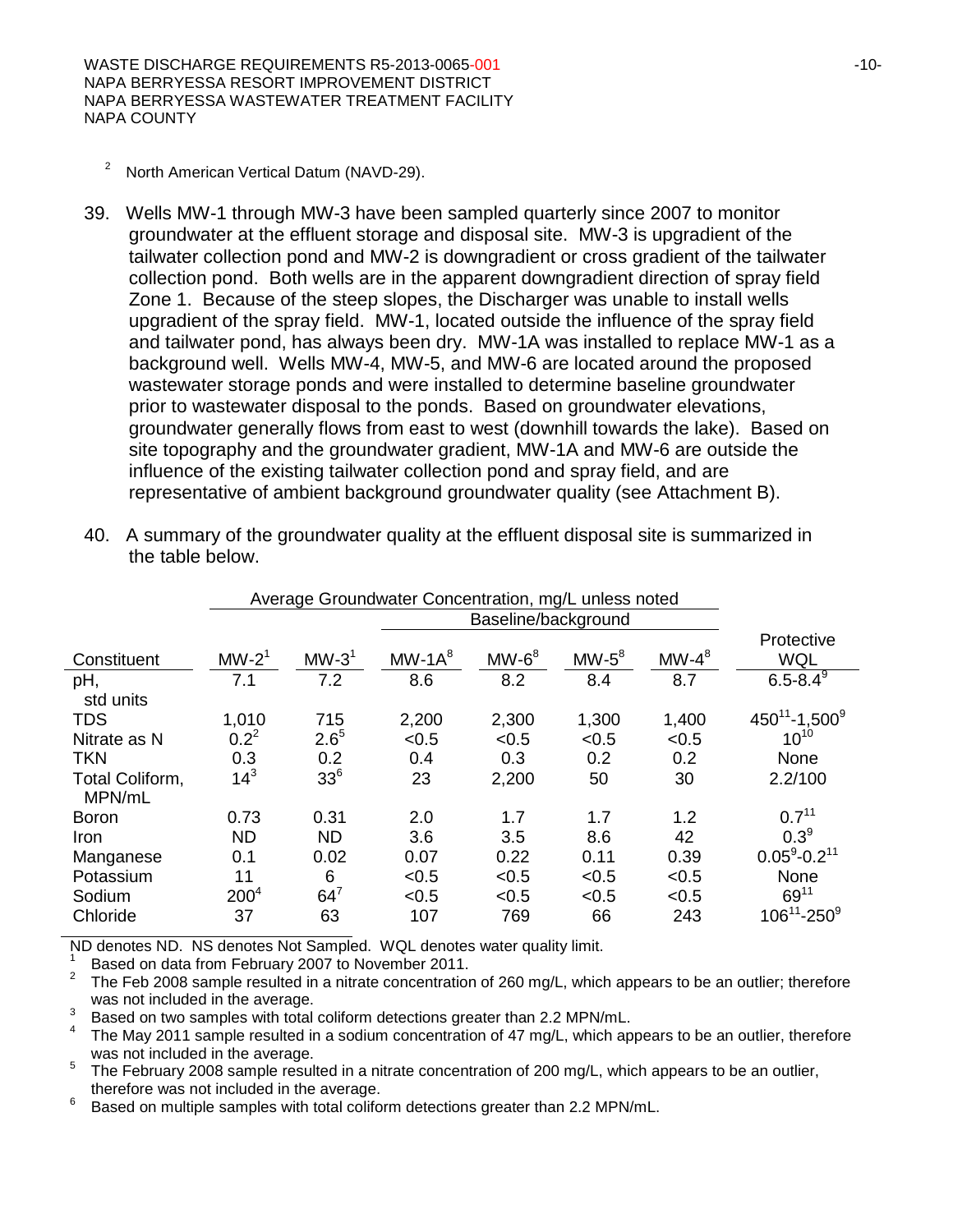WASTE DISCHARGE REQUIREMENTS R5-2013-0065-001 -11-NAPA BERRYESSA RESORT IMPROVEMENT DISTRICT NAPA BERRYESSA WASTEWATER TREATMENT FACILITY NAPA COUNTY

- <sup>7</sup> The May 2011 sample resulted in a sodium concentration of 207 mg/L, which appears to be an outlier, therefore was not included in the average.
- <sup>8</sup> Based on data from the 28 November 2012 sampling event.<br><sup>9</sup> Secondary Maximum Contaminant Level.<br><sup>10</sup> Primary Maximum Contaminant Level.<br><sup>11</sup> Agricultural Water Quality Goals.
- 
- 
- 
- 41. Wells MW-4, MW-5, and MW-6 were sampled prior to the construction of the new storage ponds. Therefore, the above data for these wells and MW-1A represent pre-discharge or baseline groundwater quality. Once the storage ponds are constructed, these wells will serve as background or compliance wells as follows:
	- a. MW-6 will be downgradient of proposed Ponds 2 and 3;
	- b. MW-5 will be cross gradient of proposed Ponds 2, 3, and 4;
	- c. MW-4 will be upgradient of proposed Pond 4 and downgradient of the existing tailwater collection pond (proposed Pond 1);
	- d. MW-2 and MW-3 are in the apparent downgradient direction from the spray field and the existing tailwater collection pond; and
	- e. MW-1A will continue to serve as a background well;
- 42. The data above indicate that baseline/background groundwater quality (as represented by MW-1A and MW-4 through MW-6 data) exceeds protective groundwater quality limits with respect to TDS, chloride, boron, iron, manganese, and total coliform. TDS concentrations in the baseline/background groundwater ranged from 1,300 mg/L to 2,300 mg/L. Chloride concentrations ranged from 66 mg/L to 769 mg/L in the baseline/background data set. Boron, iron, and manganese naturally occur in water; however the concentrations detected in the baseline/background groundwater exceeded the protective water quality limits. The poor water quality in these wells is likely naturally occurring. Total coliform concentrations ranging from 23 MPN/100 mL to 2,200 MPN/100 mL were detected in the baseline/background groundwater.
- 43. The baseline/background data reflect a single sample event and may not be representative of actual groundwater quality for a specific constituent. However, based on average effluent quality and groundwater quality downgradient of the LAAs, it appears that the discharge has caused some groundwater degradation with respect to sodium, nitrate, and total coliform.

#### **Basin Plan, Beneficial Uses, and Regulatory Considerations**

44. The *Water Quality Control Plan for the Sacramento River and San Joaquin River Basins,* Fourth Edition (hereafter Basin Plan) designates beneficial uses, establishes water quality objectives, contains implementation plans and policies for protecting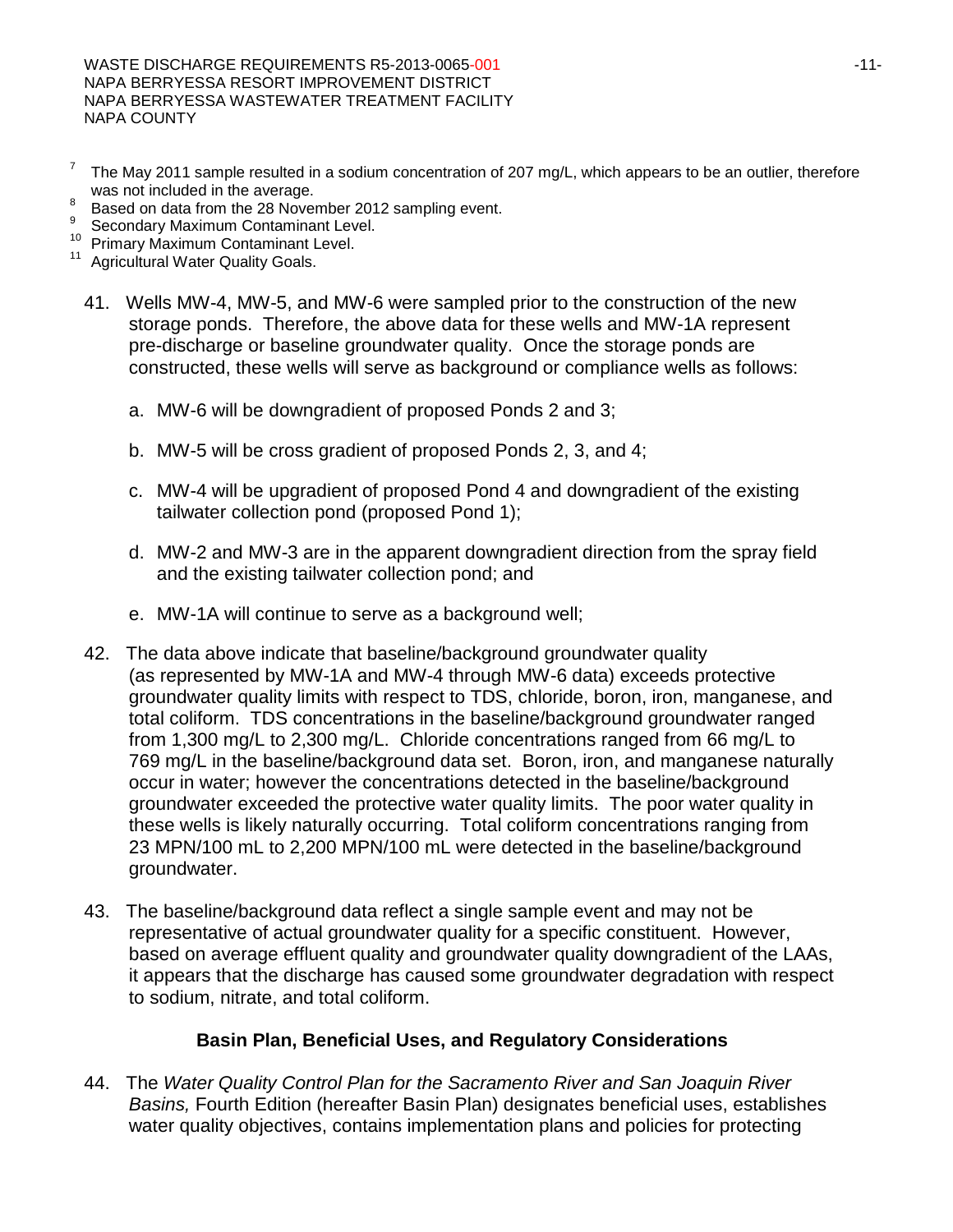waters of the basin, and incorporates by reference plans and policies adopted by the State Water Board. Pursuant to Water Code section 13263 (a), waste discharge requirements must implement the Basin Plan.

- 45. Local drainage is to Lake Berryessa. The beneficial uses of Lake Berryessa, as stated in the Basin Plan, are municipal and domestic supply; agricultural supply; water contact recreation; non-contact water recreation; warm freshwater habitat; cold freshwater habitat; spawning, reproduction, and/or early development; and wildlife habitat.
- 46. The Basin Plan designates the beneficial uses of underlying groundwater as municipal and domestic supply, agricultural supply, and industrial supply.
- 47. The Basin Plan establishes narrative water quality objectives for chemical constituents, tastes and odors, and toxicity in groundwater. It also sets forth a numeric objective for total coliform organisms.
- 48. The Basin Plan's numeric water quality objective for bacteria requires that the most probable number (MPN) of coliform organisms over any seven-day period shall be less than 2.2 per 100 mL in MUN groundwater.
- 49. The Basin Plan's narrative water quality objectives for chemical constituents, at a minimum, require waters designated as domestic or municipal supply to meet the MCLs specified in Title 22 of the California Code of Regulations (hereafter Title 22). The Basin Plan recognizes that the Central Valley Water Board may apply limits more stringent than MCLs to ensure that waters do not contain chemical constituents in concentrations that adversely affect beneficial uses.
- 50. The narrative toxicity objective requires that groundwater be maintained free of toxic substances in concentrations that produce detrimental physiological responses in human, animal, plant, or aquatic life associated with designated beneficial uses.
- 51. Quantifying a narrative water quality objective requires a site-specific evaluation of those constituents that have the potential to impact water quality and beneficial uses. The Basin Plan states that when compliance with a narrative objective is required to protect specific beneficial uses, the Central Valley Water Board will, on a case-bycase basis, adopt numerical limitations in order to implement the narrative objective.
- 52. In the absence of specific numerical water quality limits, the Basin Plan methodology is to consider any relevant published criteria. General salt tolerance guidelines, such as *Water Quality for Agriculture* by Ayers and Westcot and similar references indicate that yield reductions in nearly all crops are not evident when irrigation water has an EC less than 700 μmhos/cm. There is, however, an eight-to ten-fold range in salt tolerance for agricultural crops and the appropriate salinity values to protect agriculture in the Central Valley are considered on a case-by-case basis. It is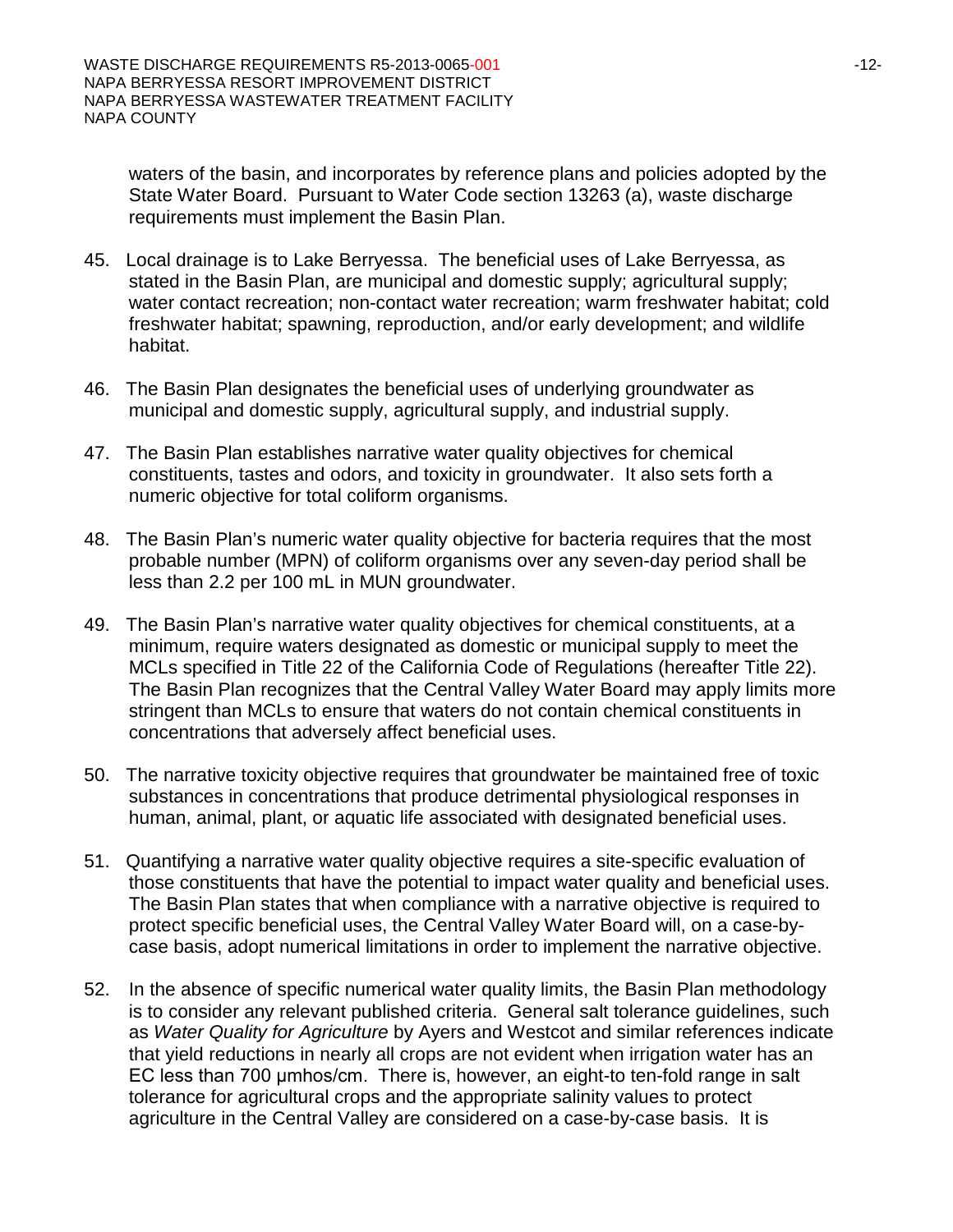possible to achieve full yield potential with waters having EC up to 3,000 μmhos/cm if the proper leaching fraction is provided to maintain soil salinity within the tolerance of the crop. No crops are grown in the area of the WWTF.

### **Antidegradation Analysis**

- 53. State Water Resources Control Board Resolution 68-16 ("Policy with Respect to Maintaining High Quality Waters of the State") (hereafter Resolution 68-16) prohibits degradation of groundwater unless it has been shown that:
	- a. The degradation is consistent with the maximum benefit to the people of the state.
	- b. The degradation will not unreasonably affect present and anticipated future beneficial uses.
	- c. The degradation does not result in water quality less than that prescribed in state and regional policies, including violation of one or more water quality objectives, and
	- d. The discharger employs best practicable treatment or control (BPTC) to minimize degradation.

Due to the high degree of spatial variability in the groundwater quality, this Order requires that determination of compliance with the groundwater limits be made using an intrawell evaluation.

- 54. Degradation of groundwater by some of the typical waste constituents associated with discharges from a municipal wastewater utility, after effective source control, treatment, and control measures are implemented, is consistent with the maximum benefit to the people of the state. The technology, energy, water recycling, and waste management advantages of municipal utility service far exceed any benefits derived from reliance on numerous, concentrated individual wastewater systems, and the impact on water quality will be substantially less.The economic prosperity of valley communities and associated industry is of maximum benefit to the people of the State, and provides sufficient justification for allowing the limited groundwater degradation that may occur pursuant to this Order.
- 55. The Discharger has been monitoring groundwater quality at the site since 2007. Based on the data available, it is not possible to determine pre-1968 groundwater quality and it may not be possible to establish background groundwater concentrations due to the geologic complexity of the site. Therefore determination of compliance with Resolution 68-16 for this facility must be based on ambient pre-discharge/background groundwater quality for the monitoring wells that are outside the influence of the current discharge.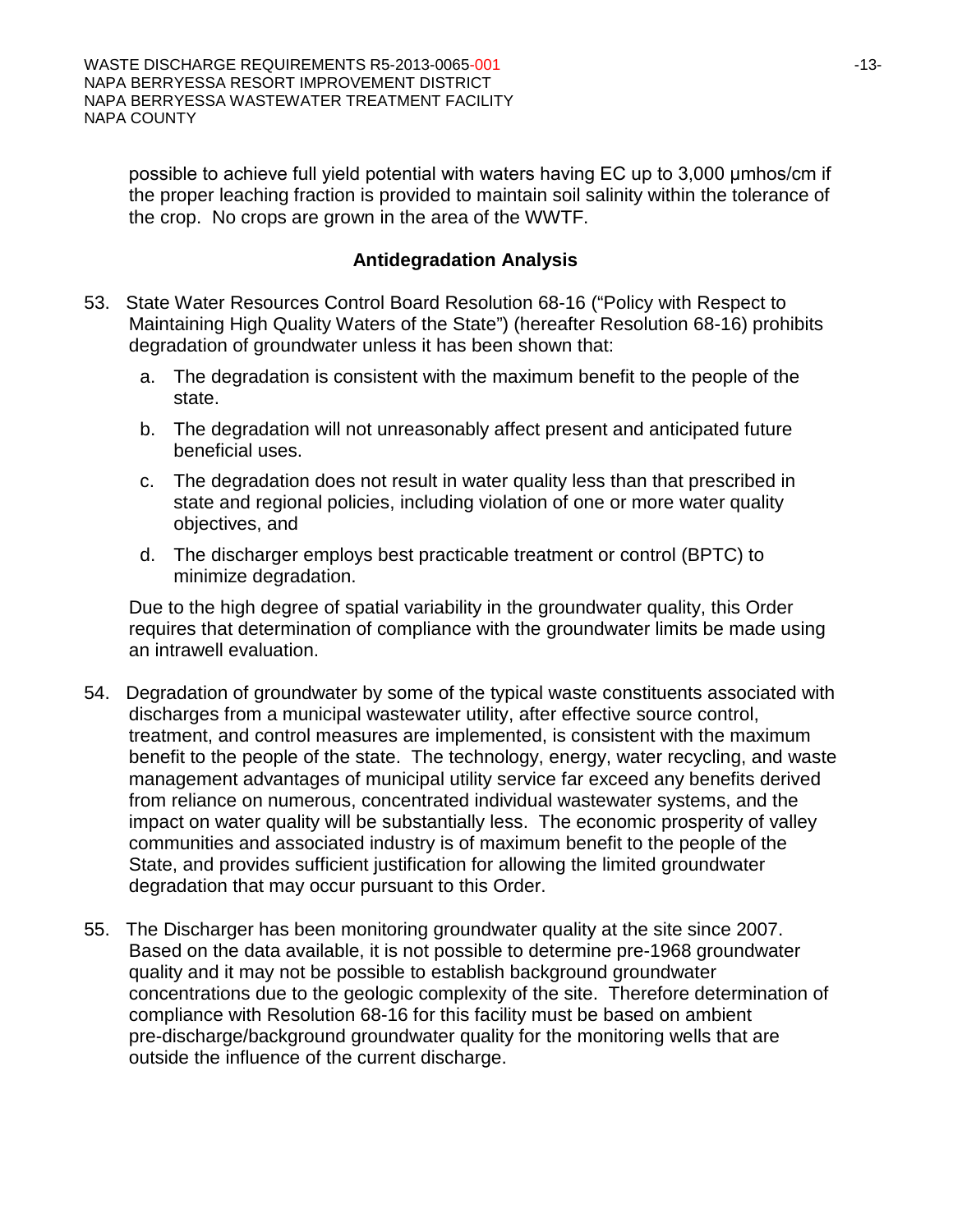56. Constituents of concern that have the potential to degrade groundwater include salts (primarily TDS, sodium, and chloride), nutrients, and coliform organisms, as summarized in the following table and discussion below:

|                               | Average<br>Effluent <sup>1</sup> | Baseline/Background<br>Groundwater <sup>2</sup> | Downgradient<br>Groundwater <sup>3</sup> | Protective<br><b>WQL</b> |
|-------------------------------|----------------------------------|-------------------------------------------------|------------------------------------------|--------------------------|
| Constituent                   |                                  |                                                 |                                          |                          |
| TDS, mg/L                     | $420 - 810$                      | $1,300 - 2,300$                                 | $950 - 1,200$                            | $450^6 - 1,500^4$        |
| Chloride, mg/L                | $50 - 70$                        | 66 - 769                                        | $27 - 57$                                | $106^6 - 250^4$          |
| Sodium, mg/L                  | $40 - 60$                        | < 0.5                                           | $200 - 350$                              | $69^6$                   |
| Nitrate as N,                 |                                  |                                                 | $0.1 - 0.5$                              |                          |
| mg/L                          | 15 - 40                          | ~< 0.5                                          |                                          | $10^{5}$                 |
| <b>Boron</b>                  | $- -$                            | $1.2 - 1.7$                                     | $0.16 - 1.22$                            | $0.7^6$                  |
| <b>Iron</b>                   | $- -$                            | $3.5 - 42$                                      | ND.                                      | $0.3^{4}$                |
| Manganese                     | $\overline{\phantom{a}}$         | $0.07 - 0.39$                                   | $26 - 55$                                | 0.05 <sup>4</sup>        |
| Total Coliform.<br>MPN/100 mL | $< 2 - 340$                      | $23 - 2,200$                                    | $2 - 130$                                | 2.2/100                  |

<sup>1</sup> Range of average effluent quality from 2007 – 2011 data.<br><sup>2</sup> Range of data from wells MW-1A and MW-4 to MW-6 collected on 28 November 2012.

MW-2 range of data from 2007 – 2011; downgradient of the spray field.<br>Secondary MCL.

Primary MCL.<br>Lowest Agricultural Water Quality Goal.

- a. Total Dissolved Solids. Baseline/background groundwater quality is poor and exceeds protective water quality limits. The average TDS concentration in the downgradient groundwater is approximately 1,010 mg/L. Effluent TDS quality is better quality than the baseline/background groundwater and downgradient groundwater quality. The effluent TDS concentration currently averages 580 mg/L. Effluent quality with respect to TDS is not anticipated to change once the WWTF expansion project is complete. Therefore, the discharge is not likely to degrade groundwater quality due to TDS and a TDS effluent limit is not required to protect groundwater quality. However, this Order sets a groundwater limitation that prohibits any statistically significant increase in TDS concentrations in any compliance monitoring well.
- b. Chloride. Baseline/background groundwater quality appears to be poor quality as reflected in wells MW-6 and MW-4, for which there is only one sample per well. Chloride concentrations in the baseline/background groundwater varied depending on well location, with 66 mg/L in MW-5 to 769 mg/L in MW-6. Data collected from wells MW-1A and MW-4 through MW-6 are based on a single monitoring event and may not be representative of actual groundwater quality. Chloride concentrations in the downgradient groundwater do not exceed protective water quality limits. Effluent chloride concentrations have been relatively constant, averaging approximately 61 mg/L, and do not exceed protective water quality limits. Effluent quality with respect to chloride is not anticipated to increase with the completion of the WWTF expansion. However, the discharge has the potential to degrade groundwater but not exceed a water quality objective. An effluent chloride limit is not required to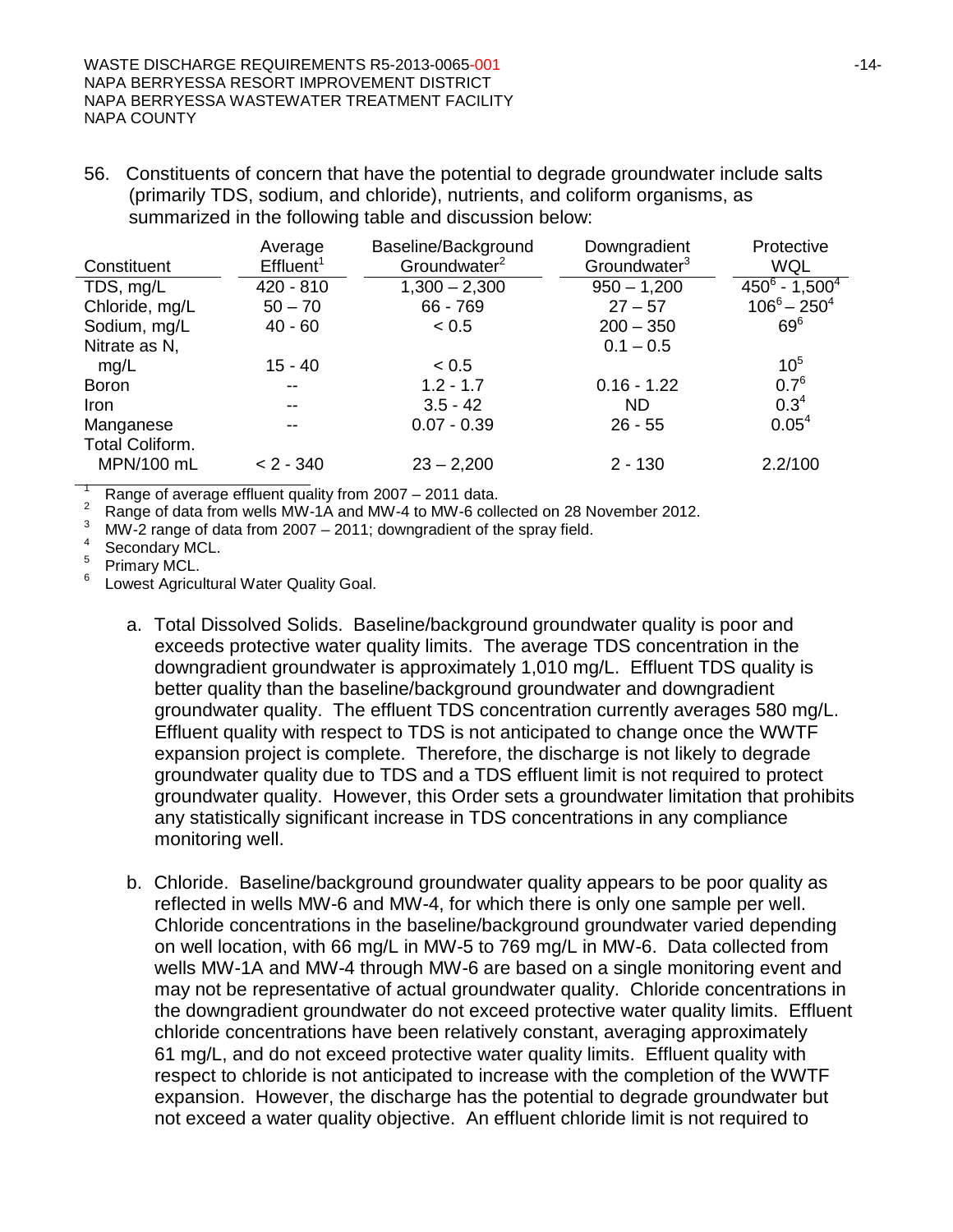protect groundwater quality. However, this Order sets a groundwater limitation that prohibits an exceedance of the water quality objective.

- c. Sodium. The limited baseline/background monitoring data for sodium are extremely low and therefore suspect, so baseline/background groundwater quality cannot be determined at this time. However, effluent quality does not exceed protective water quality limits and is better quality than the downgradient groundwater, which averages approximately 240 mg/L. Based on the lack of evidence of degradation from chloride, it appears that the high sodium detections downgradient of the tailwater pond and spray fields were not caused by the discharge. Effluent quality with respect to sodium is not anticipated to increase with the completion of the WWTF expansion, so an effluent sodium limit is not required to protect groundwater quality. However, this Order sets a groundwater limitation for sodium that prohibits an exceedance of the water quality objective.
- d. Nitrate. For nutrients such as nitrate, the potential for degradation depends not only on the quality of the treated effluent, but the ability of the vadose zone below the spray field LAAs to provide an environment conducive to nitrification and denitrification to convert the effluent nitrogen to nitrate and the nitrate to nitrogen gas before it reaches the water table. Baseline/background groundwater and downgradient groundwater do not exceed protective water quality limits for nitrate. However, effluent nitrate quality exceeds the primary MCL of 10 mg/L, with increased concentrations recently observed.

The discharge to the spray field has the potential to degrade groundwater with respect to nitrate; however, the lined ponds do not. Total nitrogen in the effluent after expansion of the WWTF is expected to remain the same. The revised water balance indicates a total flow of 42.6 MG of wastewater discharged to the spray fields. Based on an average total nitrogen concentration of 31 mg/L, approximately 184 pounds per acre per year of nitrogen will be applied to the land. The nutrient uptake rate for oak trees is unknown. However, fruit trees and grasses have a nutrient uptake rate that range from approximately 85 lb/ac/yr to 300 lb/ac/yr, respectively. In addition, application rates consistent with the vegetation grown are best practical treatment and control. Therefore, this Order sets an effluent total nitrogen limit to protect groundwater quality and a groundwater limitation that prohibits an exceedance of the water quality objective.

e. For total coliform organisms (TCO), the potential for exceedance of the Basin Plan's numeric water quality objective depends on the level of disinfection, waste containment features, and the ability of vadose zone soils within the shallow water bearing zone to provide adequate filtration. TCO detections were observed in the newly installed monitoring wells, which represent baseline/background groundwater quality. Multiple TCO detections exceeding the Basin Plan limit were observed in the effluent and downgradient groundwater. As discussed in Finding 21, average effluent TCO concentrations have often exceeded 200 MPN/100mL as an annual average. These detections are likely due to the discharge of poorly disinfected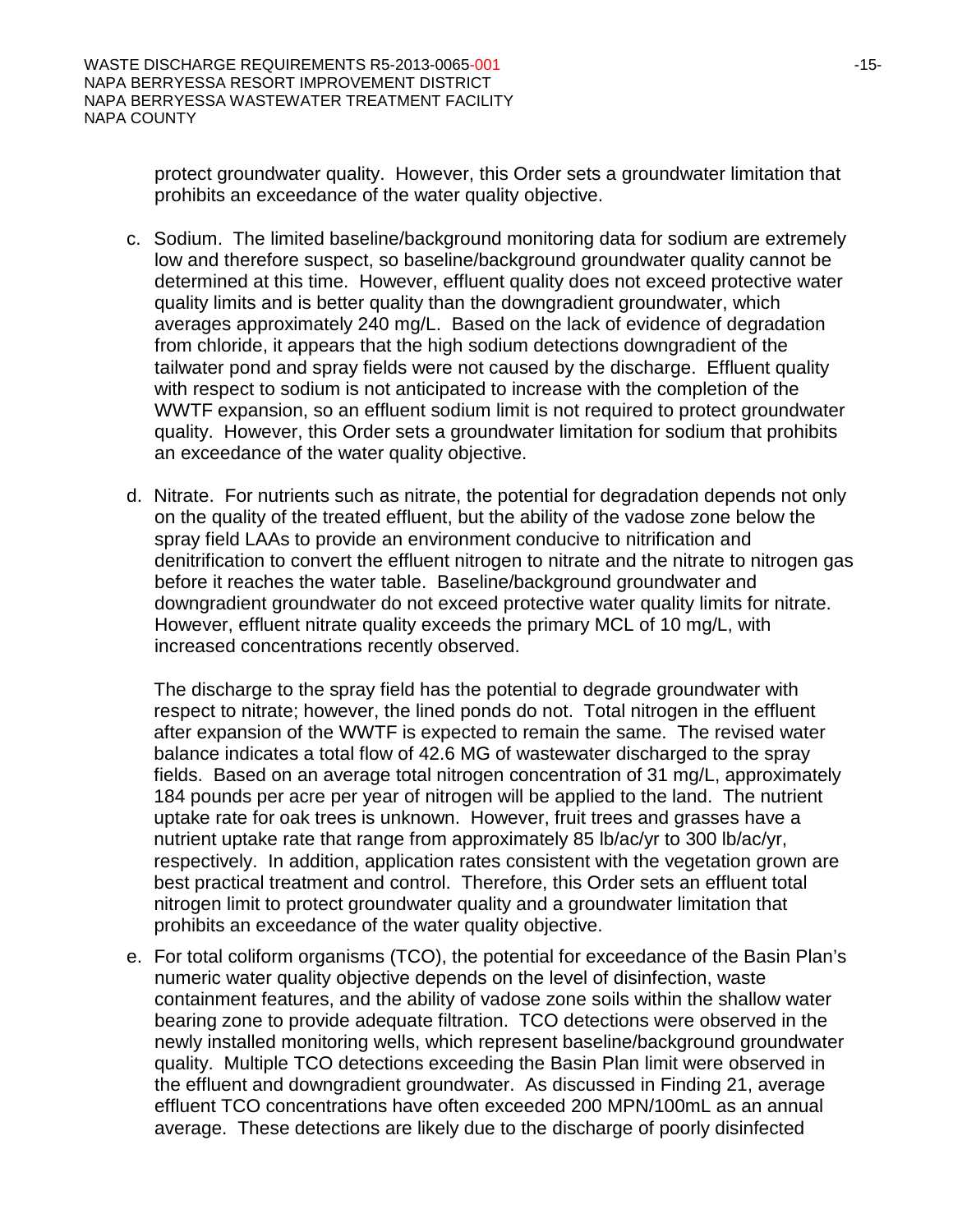effluent to the spray field or cross-contamination of the monitoring wells during construction and/or subsequent sampling. Because the improved WWTF will provide lined ponds and a high level of disinfection, coliform organisms will not pose a threat to water quality once the improvements are completed. If coliform detections continue to exceed the Basin Plan water quality objective in groundwater, it may be appropriate to disinfect the wells to rule out cross-contamination as the cause. This Order requires that the Discharger disinfect treated effluent to achieve a median total coliform level no greater than 23 MPN/100 mL and includes a numerical groundwater limitation of 2.2 MPN/100 mL for total coliform organisms.

- f. Boron, iron, and manganese. Baseline/background quality exceeds protective water quality limits for these constituents in most or all of the monitoring wells. The elevated concentrations in groundwater are likely naturally occurring due to geologic conditions at the site, and not degradation from the discharge. Therefore, effluent limits are not required to protect groundwater. However, this Order does prohibit any statistically significant increases in concentrations for these constituents in any compliance monitoring well.
- 57. This Order establishes effluent and groundwater limitations for the WWTF that will not unreasonably threaten present and anticipated beneficial uses or result in groundwater quality that exceeds water quality objectives set forth in the Basin Plan.

For TDS, groundwater monitoring data indicates that groundwater has not been degraded beyond background groundwater quality by the previous discharge and that the expanded discharge does not pose a threat of degradation in the future. Because pre-discharge/background groundwater quality exceeds the water quality objective, this Order does not allow any further degradation to occur.

For chloride, groundwater monitoring data indicates that groundwater has not been degraded beyond background groundwater quality by the previous discharge. However, the discharge has the potential to degrade groundwater but not exceed a water quality objective. This Order does not allow an exceedance of a water quality objective.

For sodium, groundwater monitoring data indicates an exceedance of the lowest agricultural water quality goal. However, there are no crops grown in the area, and therefore no impacts to agricultural beneficial use are expected. This Order requires the Discharger to implement best practical treatment and control (BPTC), so the degradation is allowable under Resolution 68-16. This Order does not allow an exceedance of a water quality objective in groundwater.

For nitrate, the nature of the waste, site-specific conditions, and current groundwater monitoring data indicate that the expanded discharge could cause degradation. The provisions of this Order require that the Discharger implement BPTC; contain a time schedule to ensure that the discharge will comply with water quality limits; and do not allow an exceedance of a water quality objective in groundwater.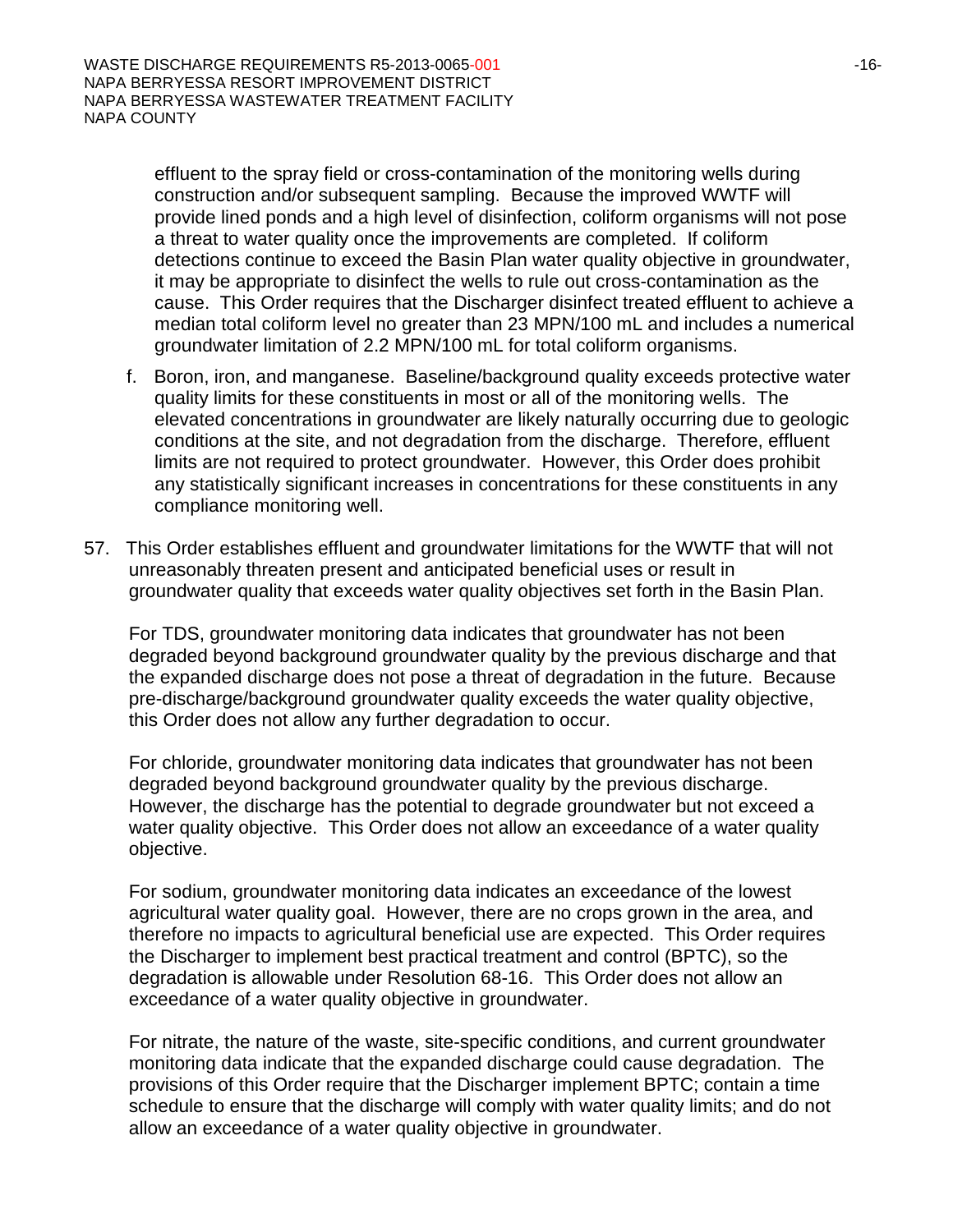For total coliform, the Discharger proposes BPTC which includes disinfection and lined ponds. No degradation is expected or allowed.

For boron, iron, and manganese, groundwater monitoring data indicates that groundwater has not been degraded by the previous discharge and that the expanded discharge does not pose a threat of degradation in the future. Background groundwater quality exceeds the water quality objectives for boron, iron, and manganese. The high mineral concentrations are likely naturally occurring. Therefore this Order does not allow any further degradation to occur.

- 58. The Discharger currently provides treatment and control of the discharge that incorporates:
	- a. Screening to remove large solids and debris from the raw sewage;
	- b. Secondary treatment of the wastewater;
	- c. Some disinfection;
	- d. A tailwater return system to capture all tailwater runoff;
	- e. Biosolids storage activities and disposal off-site;
	- f. The use of certified operators to assure proper operation and maintenance.
- 59. The proposed facility and operational improvements that this Order requires will provide the following additional treatment and control measures:
	- a. Advanced secondary treatment;
	- b. Disinfection to 23 MPN/100 mL;
	- c. Wastewater storage ponds lined with high density polyethylene geomembrane;
	- d. Spray field application rates that minimize leaching;
	- e. Nutrient loading consistent with the vegetation grown in the spray field.

These measures constitute best practicable treatment or control for this small facility, and the limited groundwater degradation allowed by this Order is consistent with the Antidegradation Policy.

#### **Other Regulatory Considerations**

60. Title 27 of the California Code of Regulations (hereafter Title 27) contains regulatory requirements for the treatment, storage, processing, and disposal of solid waste. However, Title 27 exempts certain activities from its provisions. Discharges regulated by this Order are exempt from Title 27 pursuant to provisions that exempt domestic sewage, wastewater, and reuse. Title 27, section 20090 states in part: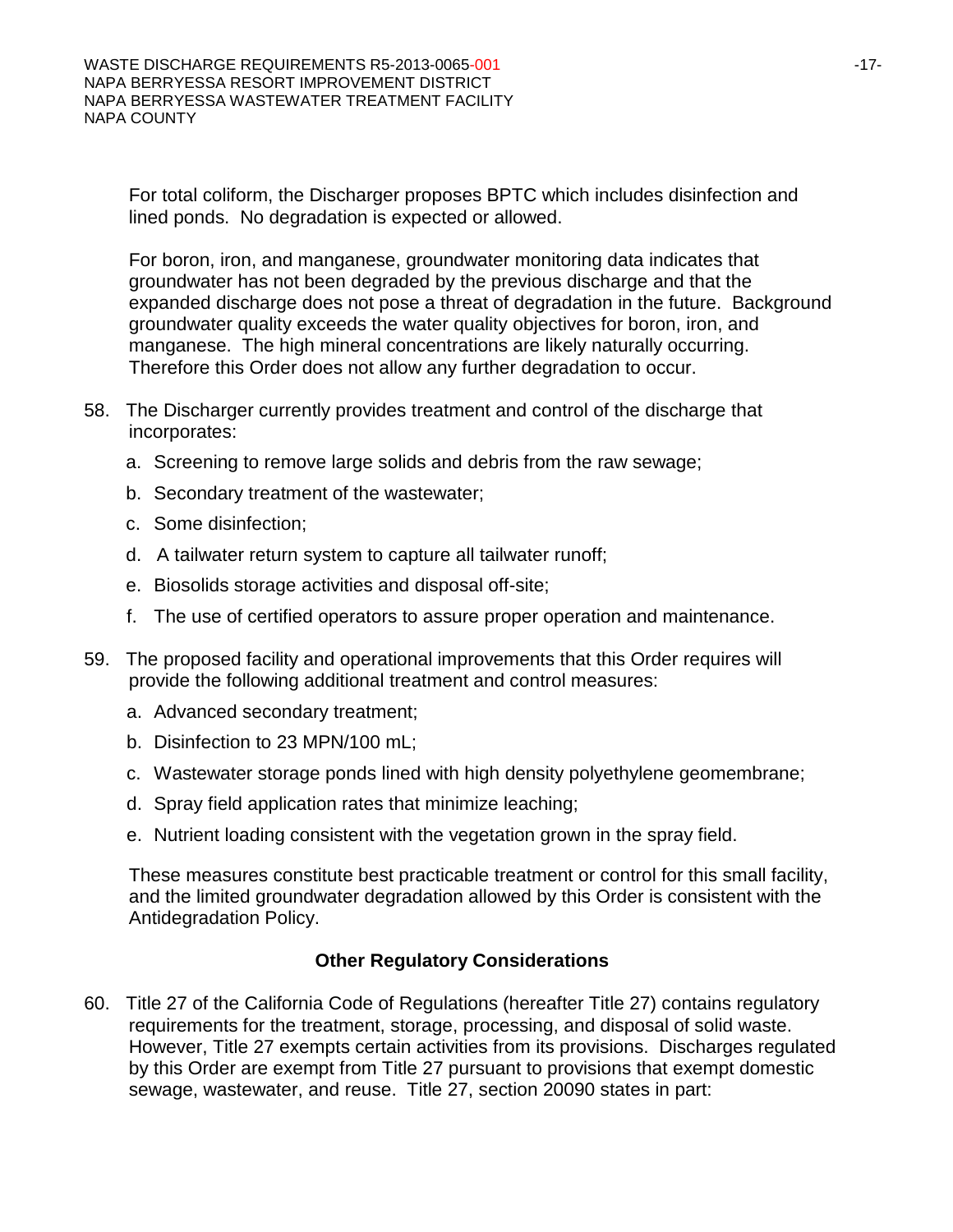The following activities shall be exempt from the SWRCB-promulgated provisions of this subdivision, so long as the activity meets, and continues to meet, all preconditions listed:

(a) Sewage - Discharges of domestic sewage or treated effluent which are regulated by WDRs issued pursuant to Chapter 9, Division 3, Title 23 of this code, or for which WDRs have been waived, and which are consistent with applicable water quality objectives, and treatment or storage facilities associated with municipal wastewater treatment plants, provided that residual sludges or solid waste from wastewater treatment facilities shall be discharged only in accordance with the applicable SWRCB-promulgated provisions of this division.

(b) Wastewater - Discharges of wastewater to land, including but not limited to evaporation ponds, percolation ponds, or subsurface leachfields if the following conditions are met:

- (1) the applicable RWQCB has issued WDRs, reclamation requirements, or waived such issuance;
- (2) the discharge is in compliance with the applicable water quality control plan; and
- (3) the wastewater does not need to be managed according to Chapter 11, Division 4.5, Title 22 of this code as a hazardous waste. (…)
- 61. The discharge authorized herein and the treatment and storage facilities associated with the discharge, are exempt from the requirements of Title 27 as follows:
	- a. The MBR treatment system, wastewater storage ponds, and appurtenant structures are exempt pursuant to Title 27, section 20090(a) because they are treatment and storage facilities associated with a municipal domestic wastewater treatment plant.
	- b. The spray fields are exempt pursuant to Title 27, section 20090(b) because they are used for the discharge of wastewater to land, and:
		- i. The Central Valley Water Board is issuing WDRs.
		- ii. The discharge is in compliance with the Basin Plan, and;
		- iii. The treated effluent discharged to the fields does not need to be managed as hazardous waste.
- 62. Although the WWTF is exempt from Title 27, the statistical data analysis methods of Title 27, section 20415(e) are appropriate for determining whether the discharge complies with Groundwater Limitations specified in this Order.
- 63. The State Water Board adopted Order 97-03-DWQ (NPDES General Permit CAS000001) specifying waste discharge requirements for discharges of storm water associated with industrial activities, and requiring submittal of a Notice of Intent by all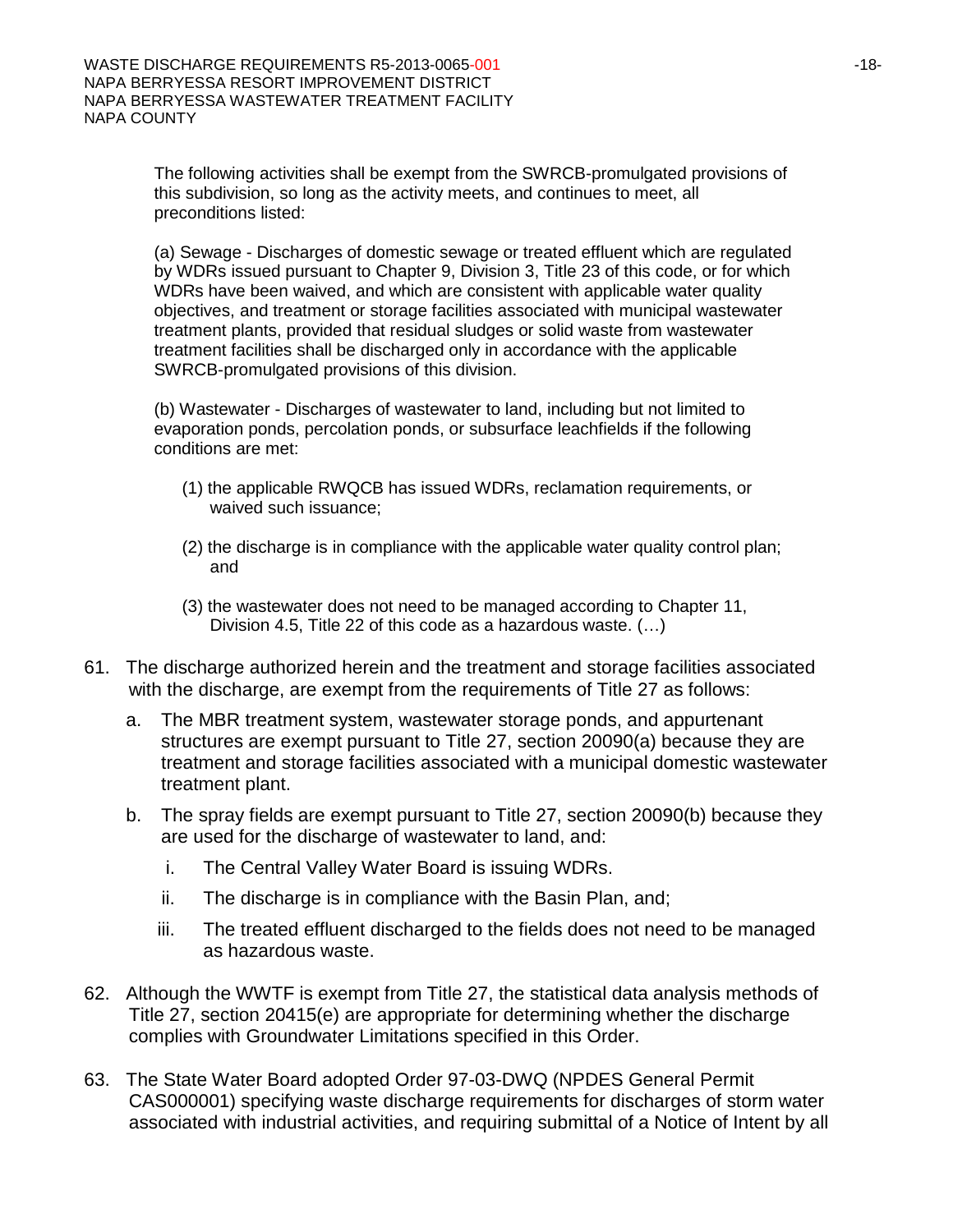affected industrial dischargers. The WWTF does not have a design capacity of more than 1.0 mgd, and therefore the Discharger is not required to obtain coverage under NPDES General Permit CAS000001.

- 64. On 2 May 2006, the State Water Board adopted Statewide General Waste Discharge Requirements for Sanitary Sewer Systems General Order 2006-0003-DWQ (the General Order). The General Order requires all public agencies that own or operate sanitary sewer systems greater than one mile in length to comply with the Order. The Discharger's collection system exceeds one mile in length and therefore the General Order is applicable.
- 65. Water Code section 13267(b) states:

In conducting an investigation specified in subdivision (a), the regional board may require that any person who has discharged, discharges, or is suspected of discharging, or who proposes to discharge within its region … shall furnish, under penalty of perjury, technical or monitoring program reports which the board requires. The burden, including costs of these reports, shall bear a reasonable relationship to the need for the reports and the benefits to be obtained from the reports. In requiring those reports, the regional board shall provide the person with a written explanation with regard to the need for the reports, and shall identify the evidence that supports requiring that person to provide the reports.

The technical reports required by this Order and the attached Monitoring and Reporting Program R5-2013-0065 are necessary to ensure compliance with these waste discharge requirements. The Discharger owns and operates the facility that discharges the waste subject to this Order.

- 66. The California Department of Water Resources sets standards for the construction and destruction of groundwater wells (hereafter DWR Well Standards), as described in *California Well Standards Bulletin 74-90* (June 1991) and *Water Well Standards: State of California Bulletin 94-81* (December 1981). These standards, and any more stringent standards adopted by the state or county pursuant to Water Code section 13801, apply to all monitoring wells used to monitor the impacts of wastewater storage or disposal governed by this Order.
- 67. The action to adopt waste discharge requirements for this existing facility is exempt from the provisions of the California Environmental Quality (CEQA), in accordance with the California Code of Regulations, title 14, section 15301.
- 68. An Initial Study/Final Mitigated Negative Declaration (MND) was certified by the Board of Directors of the Napa Berryessa Resort Improvement District on 13 November 2012 in accordance with the California Environmental Quality Act (CEQA) (Pub. Resources Code, § 21000 et seq.). The Initial Study describes improvements to the wastewater treatment facility that include: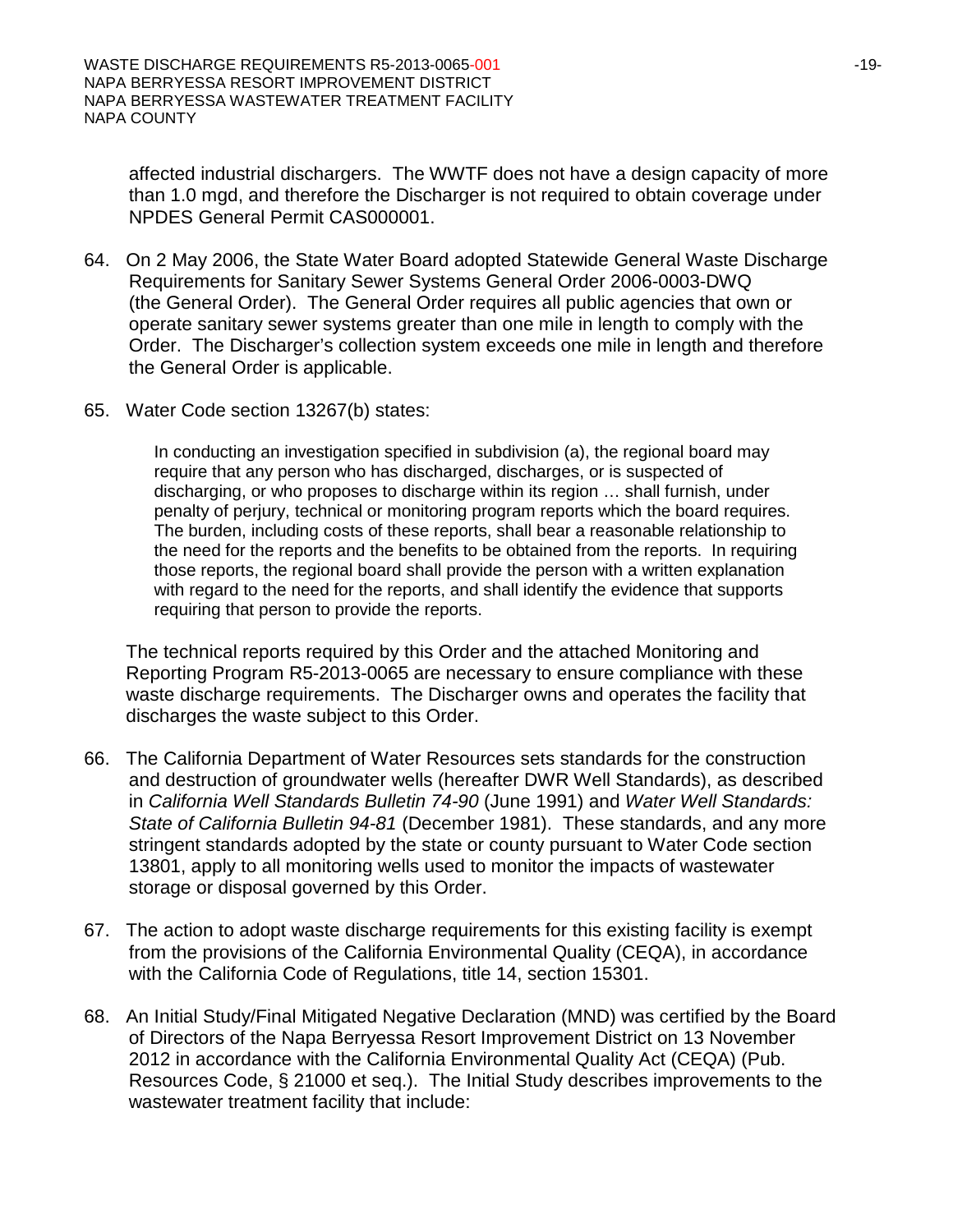- a. Pond Expansion expand capacity of the existing tailwater collection pond and construct three additional wastewater storage ponds for a total holding capacity from 1.3 million gallons to approximately 22.3 million gallons.
- b. Pond Pump Station Improvements change to the utilities to allow for filling of the new pond system from the wastewater treatment plant.
- c. Enhanced Compliance Action, Sewer Lift Station Upgrades improvements to the existing lift stations to improve reliability to convene effluent to the ponds.
- d. Wastewater Treatment System Upgrade provide tertiary level treatment.
- e. WWTF Screen Improvements replacement of the existing manual bar screen with a rotating drum screen.
- f. Sewer Collection System Repairs repairs to various critical sections to reduce the amount of inflow and infiltration seen by the WWTF.

The Initial Study evaluated potential impacts to groundwater quality and found that compliance with the new WDRs would result in a less than significant impact to no impact on water quality. Compliance with these waste discharge requirements will mitigate or avoid significant impacts to water quality.

69. Pursuant to Water Code section 13263(g), discharge is a privilege, not a right, and adoption of this Order does not create a vested right to continue the discharge.

# **Public Notice**

- 70. All the above and the supplemental information and details in the attached Information Sheet, which is incorporated by reference herein, were considered in establishing the following conditions of discharge.
- 71. The Discharger and interested agencies and persons have been notified of the Central Valley Water Board's intent to prescribe waste discharge requirements for this discharge, and they have been provided an opportunity to submit written comments and an opportunity for a public hearing.
- 72. All comments pertaining to the discharge were heard and considered in a public hearing.

**IT IS HEREBY ORDERED** that Order 95-173 is rescinded except for purposes of enforcement, and, pursuant to Water Code sections 13263 and 13267, the Napa Berryessa Improvement District, its agents, successors, and assigns, in order to meet the provisions contained in Division 7 of the Water Code and regulations adopted hereunder, shall comply with the following: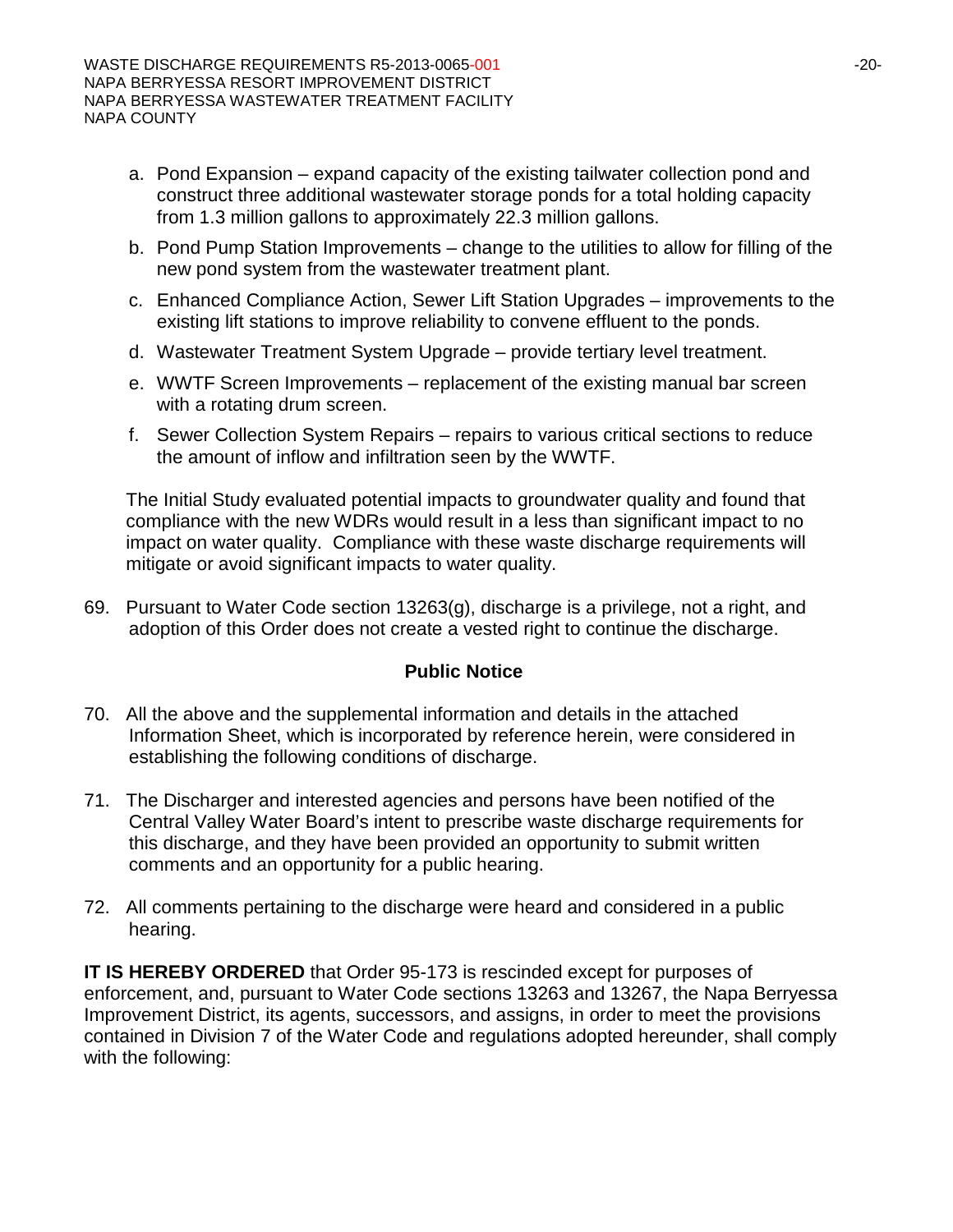### **A. Discharge Prohibitions**

- 1. Discharge of wastes to surface waters or surface water drainage courses is prohibited.
- 2. Discharge of waste classified as 'hazardous', as defined in the California Code of Regulations, title 23, section 2510 et seq., is prohibited.
- 3. Discharge of waste classified as 'designated', as defined in Water Code section 13173, is prohibited.
- 4. Treatment system bypass of untreated or partially treated waste is prohibited, except as allowed by Standard Provisions E.2 of the *Standard Provisions and Reporting Requirements for Waste Discharge Requirements*.
- 5. Discharge of waste at a location or in a manner different from that described in the Findings is prohibited.
- 6. Discharge of toxic substances into the wastewater treatment system or land application areas such that biological treatment mechanisms are disrupted is prohibited.

#### **B. Flow Limitations**

1. **Effectively immediately**, influent flows to the WWTF shall not exceed the following limits:

| <b>Flow Measurement</b>     | <b>Flow Limit</b> |
|-----------------------------|-------------------|
| <b>Monthly Average Flow</b> | $0.050$ mgd       |

As determined by the total flow during the calendar month divided by the number of days in the month.

2. **Effective on the date of the Executive Officer approval of the certification report submitted pursuant to item 13 of CDO R5-2010-0101[1](#page-0-0)** , influent flows to the WWTF shall not exceed the following limits:

| <b>Flow Measurement</b>         | <b>Flow Limit</b> |
|---------------------------------|-------------------|
| Total Annual Flow <sup>1</sup>  | 36.4 MG           |
| Total Monthly Flow <sup>2</sup> | 4.50 MG           |

As determined by the total flow for the calendar year.

 $2^2$  As determined by the total flow during the calendar month.

 $<sup>1</sup>$  Which is due by 30 November 2013.</sup>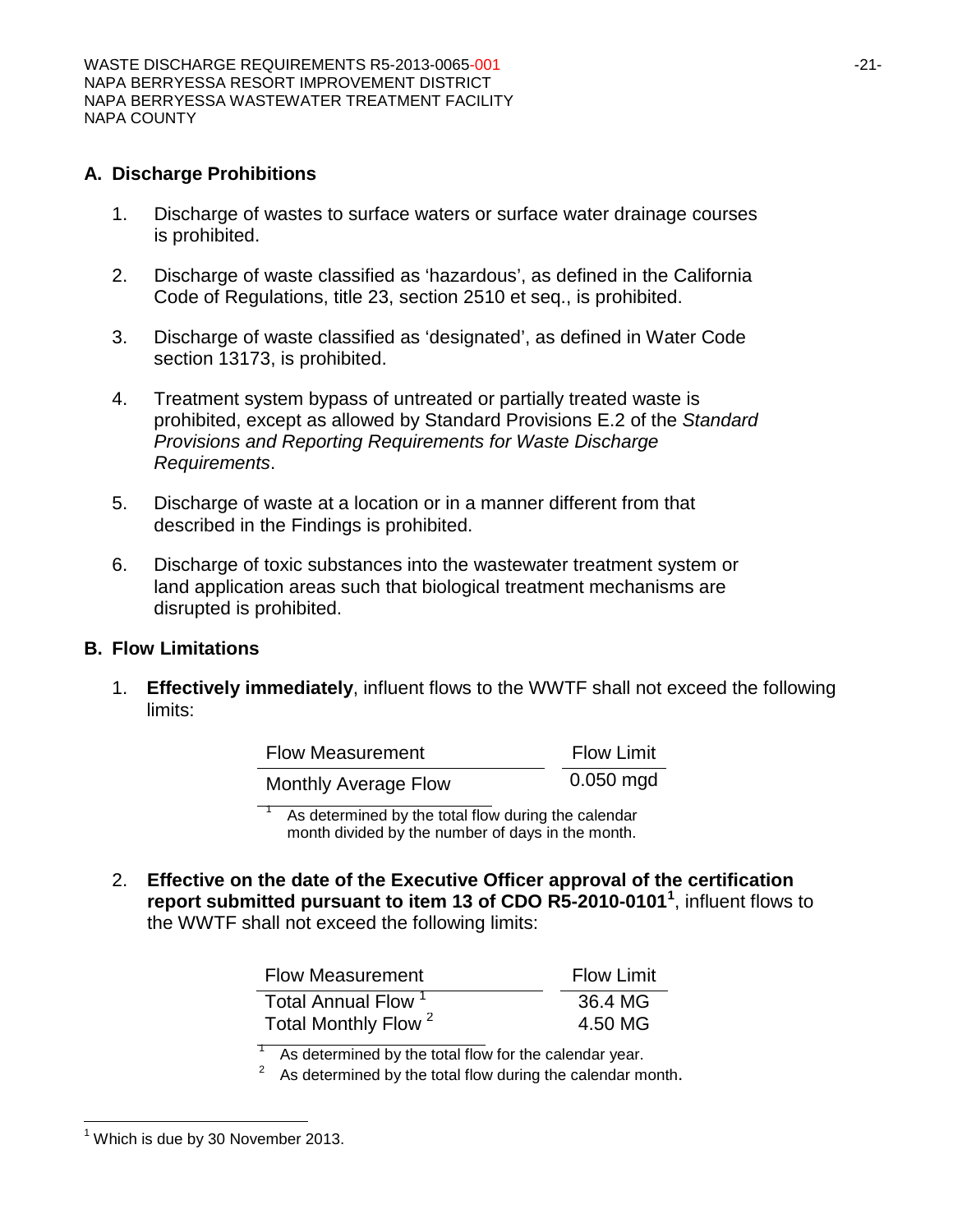#### **C. Effluent Limitations**

1. Effluent discharged to the wastewater storage ponds shall not exceed the following limits:

| Constituent         | Units | Limit | <b>Basis of Compliance</b><br>Determination |
|---------------------|-------|-------|---------------------------------------------|
| $BOD5$ <sup>1</sup> | mq/L  | 50    | Monthly maximum                             |
| Total nitrogen      | mg/L  | 35    | Annual average                              |

 $\frac{1}{1}$  5-day biochemical oxygen demand at 20 $^{\circ}$ C.

- 2. Effluent discharged to the wastewater storage ponds shall not exceed the following limits for total coliform organisms:
	- a. The monthly median concentration of total coliform bacteria measure in the disinfected effluent shall not exceed a most probable number (MPN) of 23 per 100 milliliters. Compliance with this requirement will be determined using data for each calendar month.
	- b. The number of total coliform bacteria shall not exceed an MPN of 240 per 100 milliliters in more than one sample in any calendar month.

Compliance with this requirement shall be determined based on samples obtained at the sampling locations shown on Attachment C.

#### **D. Mass Loading Limitations**

1. The total annual nitrogen mass loading to the spray field shall not exceed the agronomic rate for the vegetation grown. Compliance with this requirement shall be determined using published nitrogen uptake rates for the vegetation grown and the following formula:

$$
M = \sum_{i=1}^{n} \frac{C_i \times V_i}{A}
$$

Where  $M =$  Annual total nitrogen loading rate in  $lb/ac/year$ ;

- $C_i$  = Arithmetic mean of total nitrogen monitoring results for calendar month i in mg/L;
- $V_i$  = Total effluent flow to the LAA for the calendar month in MG;
- $i =$  The number of the month (i.e., January = 1, February = 2, etc.);
- $A =$  Area of the LAA or field in acres;

Total nitrogen = (nitrate as nitrogen  $+$  TKN) in mg/L.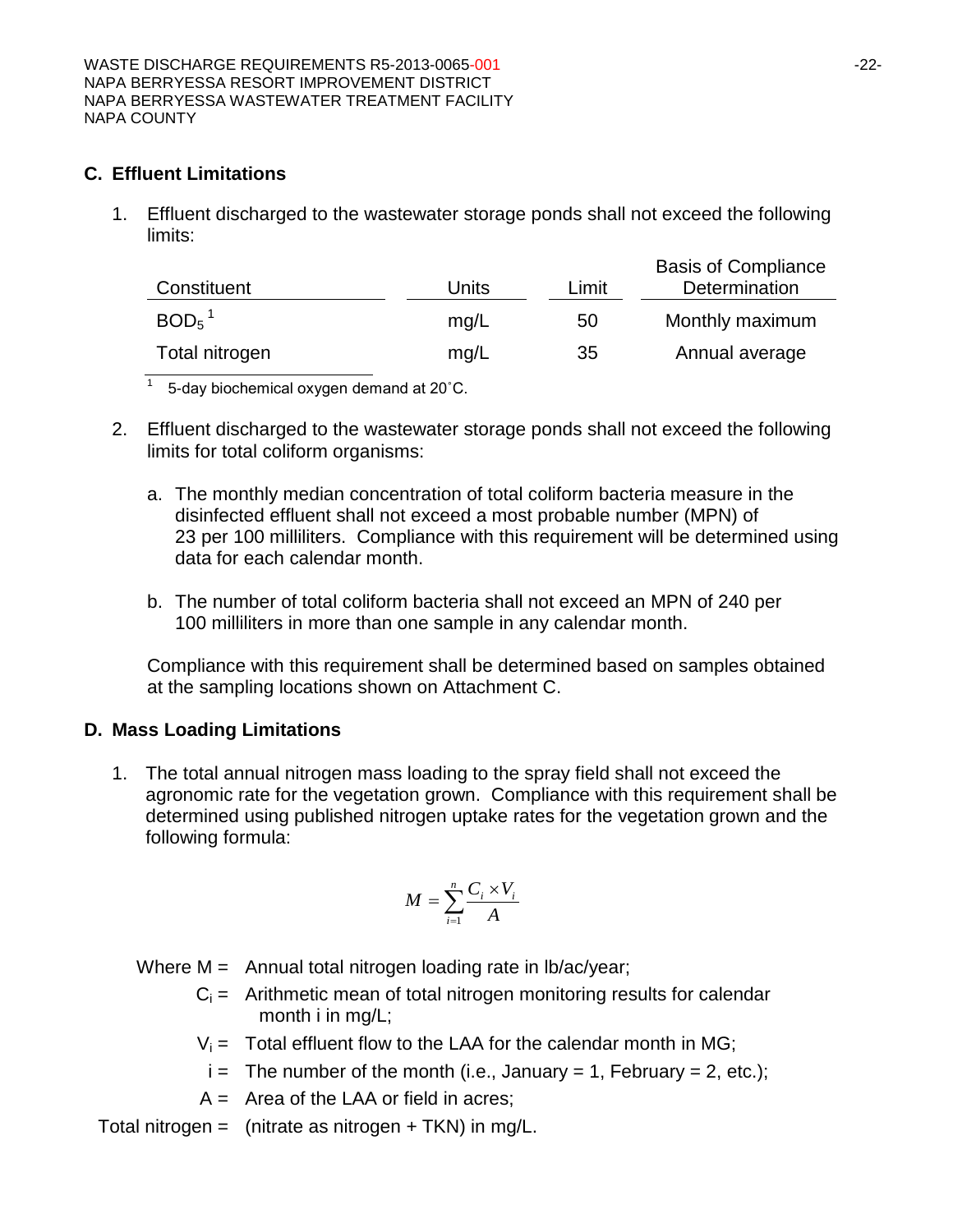#### **E. Discharge Specifications**

- 1. No waste constituent shall be released, discharged, or placed where it will be released or discharged, in a concentration or in a mass that causes violation of the Groundwater Limitations of this Order.
- 2. The discharge shall not cause degradation of any water supply.
- 3. Wastewater treatment, storage, and disposal shall not cause pollution or a nuisance as defined by Water Code section 13050.
- 4. The discharge shall remain within the permitted waste treatment/containment structures and land application areas at all times.
- 5. The Discharger shall operate all systems and equipment to optimize the quality of the discharge.
- 6. All conveyance, treatment, storage, and disposal systems shall be designed, constructed, operated, and maintained to prevent inundation or washout due to floods with a 100-year return frequency.
- 7. Public contact with wastewater shall be prevented through such means as fences, signs, or acceptable alternatives.
- 8. Objectionable odors shall not be perceivable beyond the limits of the WWTF property at an intensity that creates or threatens to create nuisance conditions.
- 9. As a means of discerning compliance with Discharge Specification F.8, the dissolved oxygen (DO) content in the upper one foot of any wastewater pond shall not be less than 1.0 mg/L for three consecutive weekly sampling events. If the DO in any single pond is below 1.0 mg/L for three consecutive sampling events, the Discharger shall report the findings to the Regional Water Board in writing within 10 days and shall include a specific plan to resolve the low DO results within 30 days.
- 10. The Discharger shall operate and maintain all ponds sufficiently to protect the integrity of containment dams and berms and prevent overtopping and/or structural failure. Unless a California-registered civil engineer certifies (based on design, construction, and conditions of operation and maintenance) that less freeboard is adequate, the operating freeboard in any pond shall never be less than two feet (measured vertically from the lowest possible point of overflow). As a means of management and to discern compliance with this requirement, the Discharger shall install and maintain in each pond a permanent staff gauge with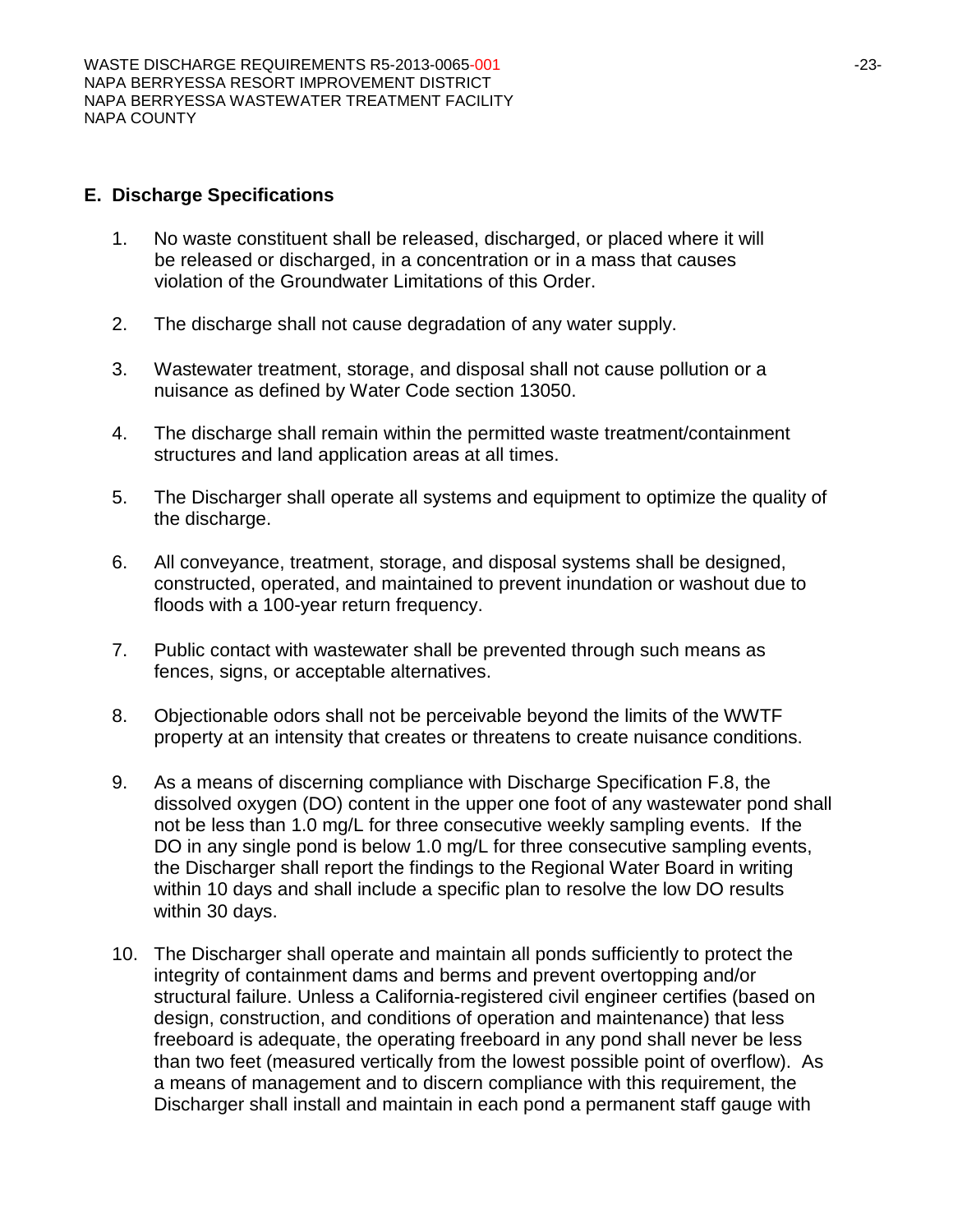calibration marks that clearly show the water level at design capacity and enable determination of available operational freeboard.

- 11. Wastewater treatment, storage, and disposal ponds or structures shall have sufficient capacity to accommodate allowable wastewater flow, design seasonal precipitation, and ancillary inflow and infiltration during the winter while ensuring continuous compliance with all requirements of this Order. Design seasonal precipitation shall be based on total annual precipitation using a return period of 100 years, distributed monthly in accordance with historical rainfall patterns.
- 12. On or about **1 October** of each year, available capacity shall at least equal the volume necessary to comply with Discharge Specifications F.10 and F.11.
- 13. All ponds and open containment structures shall be managed to prevent breeding of mosquitoes. Specifically:
	- a. An erosion control program shall be implemented to ensure that small coves and irregularities are not created around the perimeter of the water surface.
	- b. Weeds shall be minimized through control of water depth, harvesting, or herbicides.
	- c. Dead algae, vegetation, and debris shall not accumulate on the water surface.
	- d. The Discharger shall consult and coordinate with the local Mosquito Abatement District to minimize the potential for mosquito breeding as needed to supplement the above measures.
- 14. Newly constructed or rehabilitated berms or levees (excluding internal berms that separate ponds or control the flow of water within a pond) shall be designed and constructed under the supervision of a California Registered Civil Engineer.

# **F. Groundwater Limitations**

Release of waste constituents from any portion of the WWTF shall not cause groundwater to:

- 1. Contain TDS, boron, iron, and manganese in concentrations statistically greater than current groundwater quality.
- 2. Exceed a total coliform organism level of 2.2 MPN/100mL.
- 3. Exhibit a pH of less than 6.5 or greater than 8.4 pH units.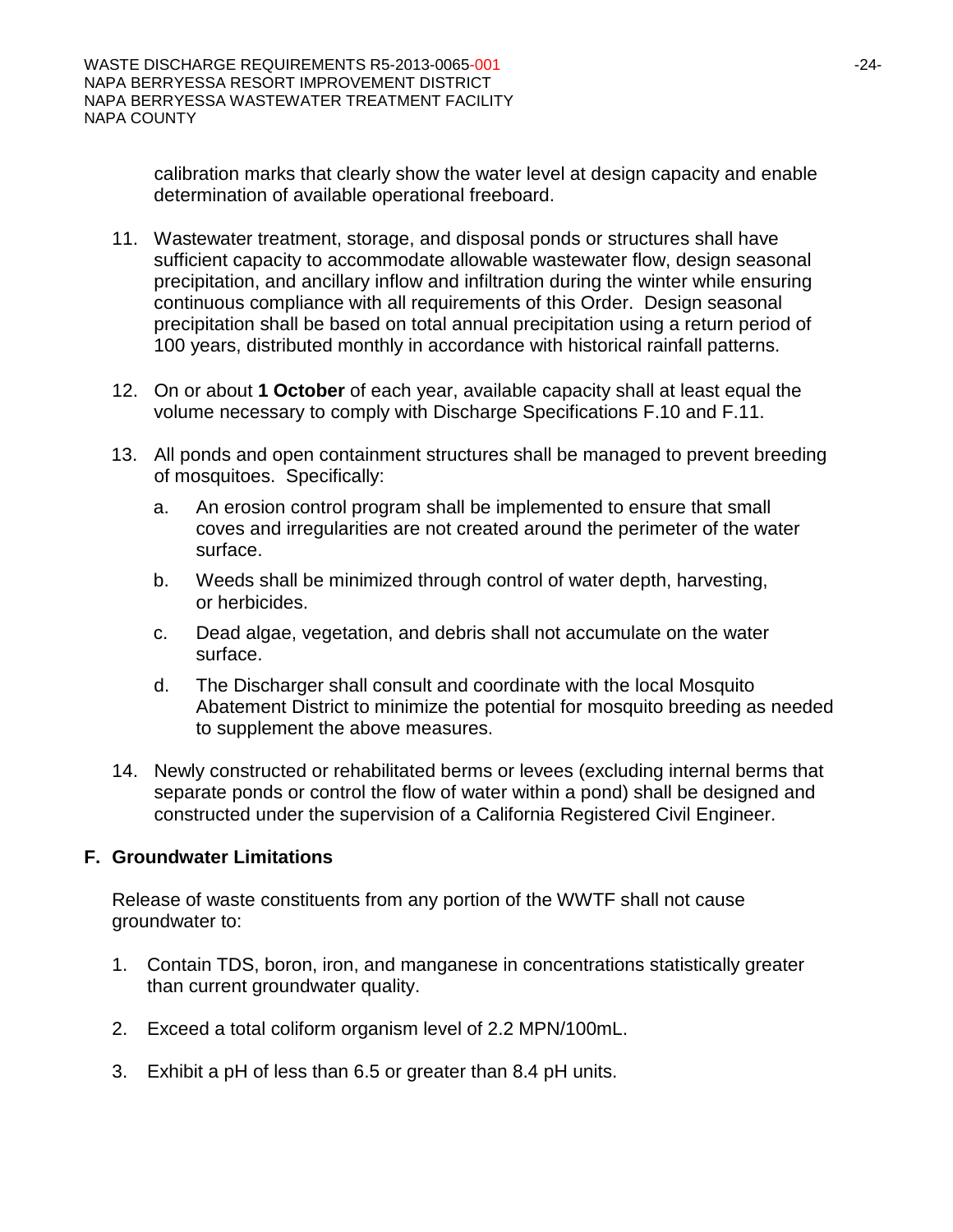- 4. For constituents identified in Title 22 (except TDS, iron, and manganese), contain constituents in concentrations that exceed either the Primary or Secondary MCLs established therein.
- 5. Except boron, contain taste or odor-producing constituents, toxic substances, or any other constituents in concentrations that cause nuisance or adversely affect benefical uses.

Compliance with these limitations shall be determined annually based on intrawell analysis of data from monitoring wells MW-2, MW-3, MW-4, MW-5, and MW-6 using approved statistical methods.

### **G. Land Application Area (Spray Field) Specifications**

Requirements G.1. through G.10. below apply only to the spray field LAAs.

- 1. Any irrigation runoff (tailwater) shall be confined to the LAA and shall not enter any surface water drainage course or storm water drainage system.
- 2. Vegetation (which may include native grasses, shrubs and trees) shall be grown in the LAAs.
- 3. Land application of wastewater shall be managed to minimize erosion.
- 4. The LAAs shall be managed to prevent breeding of mosquitoes. In particular:
	- a. There shall be no standing water 48 hours after irrigation ceases;
	- b. Tailwater ditches shall be maintained essentially free of emergent, marginal, and floating vegetation; and
	- c. Low-pressure and unpressurized pipelines and ditches accessible to mosquitoes shall not be used to store recycled water.
- 5. LAAs shall be designed, maintained, and operated to comply with the following setback requirements:

| <b>Setback Definition</b>                 | <b>Minimum Irrigation</b><br>Setback (feet) |
|-------------------------------------------|---------------------------------------------|
| Edge of LAA to property boundary          | 25                                          |
| Edge of LAA to public road right of way   | 30                                          |
| Edge of LAA to domestic water supply well | 100                                         |
| Edge of LAA to residence                  | 100                                         |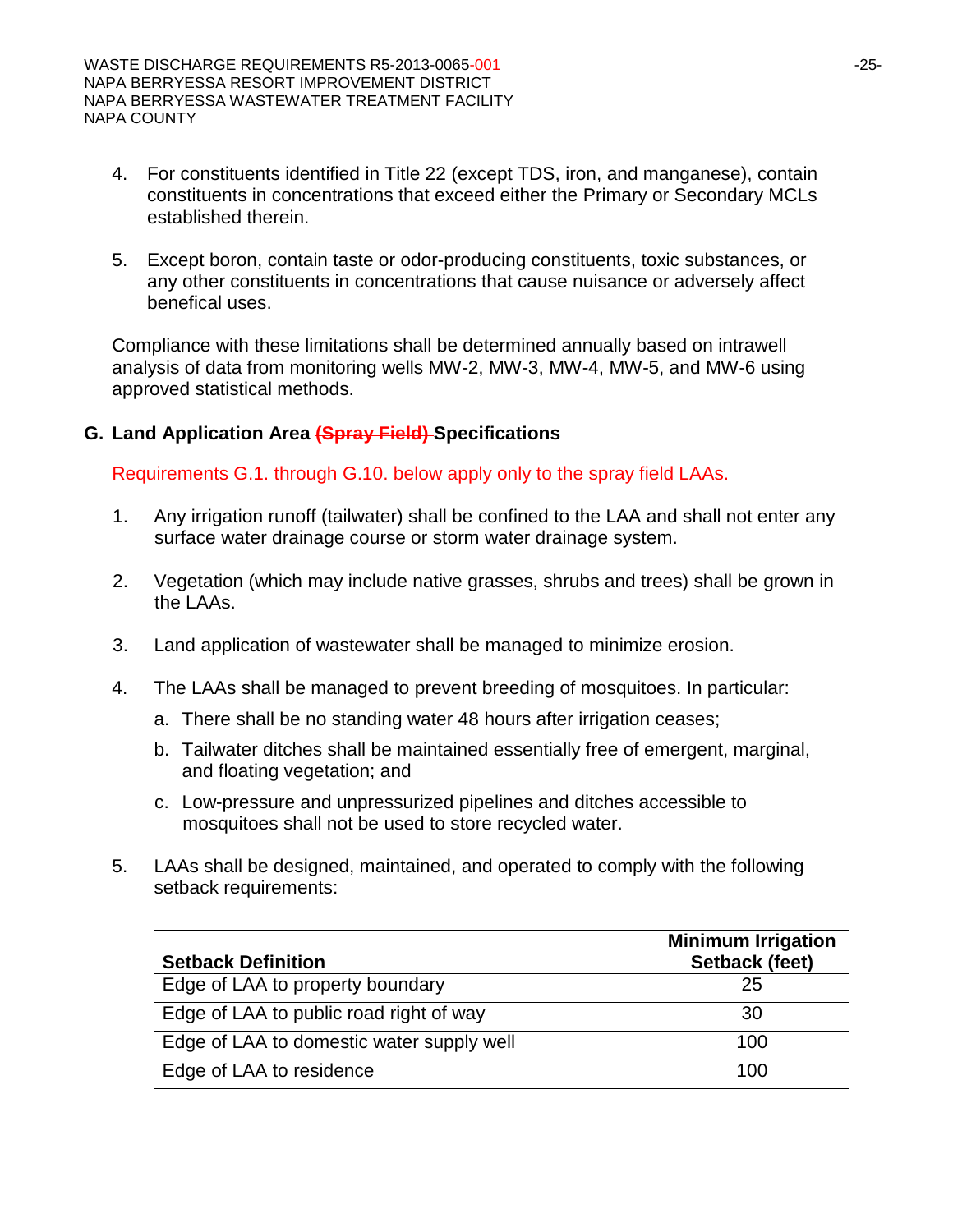| <b>Setback Definition</b>                                                                                           | <b>Minimum Irrigation</b><br>Setback (feet) |
|---------------------------------------------------------------------------------------------------------------------|---------------------------------------------|
| Edge of LAA using spray irrigation to public park,<br>playground, school yard, or similar place of potential public | 100                                         |
| exposure                                                                                                            |                                             |

- 6. LAAs shall be inspected as frequently as necessary to ensure continuous compliance with the requirements of this Order.
- 7. Spray irrigation with wastewater is prohibited when wind speed (including gusts) exceeds 30 mph.
- 8. Sprinkler heads shall be designed, operated and maintained to create a minimum amount of mist.
- 9. Discharge to the LAAs shall not be performed during rainfall or when the ground is saturated.
- 10. Discharge of storm water runoff from the LAAs to off-site land or surface water drainage courses is allowed if the Discharger complies with Specification G.9 above.
- 11. The following requirements apply to the Oak Tree Mitigation Areas shown on Attachment D:
	- a. The Oak Tree Mitigation Areas shall be irrigated by the subsurface drip system only;
	- b. Vegetation (e.g., native grasses and trees) shall be grown in the oak tree mitigation areas.
	- c. Mitigation areas shall be inspected as frequently as necessary to ensure continuous compliance with the requirements of this Order.
	- d. The generation of irrigation runoff (tailwater) is prohibited.
	- e. Discharge to the mitigation areas shall not be performed during rainfall or when the ground is saturated.

#### **H. Solids Disposal Specifications**

Sludge, as used in this document, means the solid, semisolid, and liquid residues removed during primary, secondary, or advanced wastewater treatment processes. Solid waste refers to grit and screenings generated during preliminary treatment.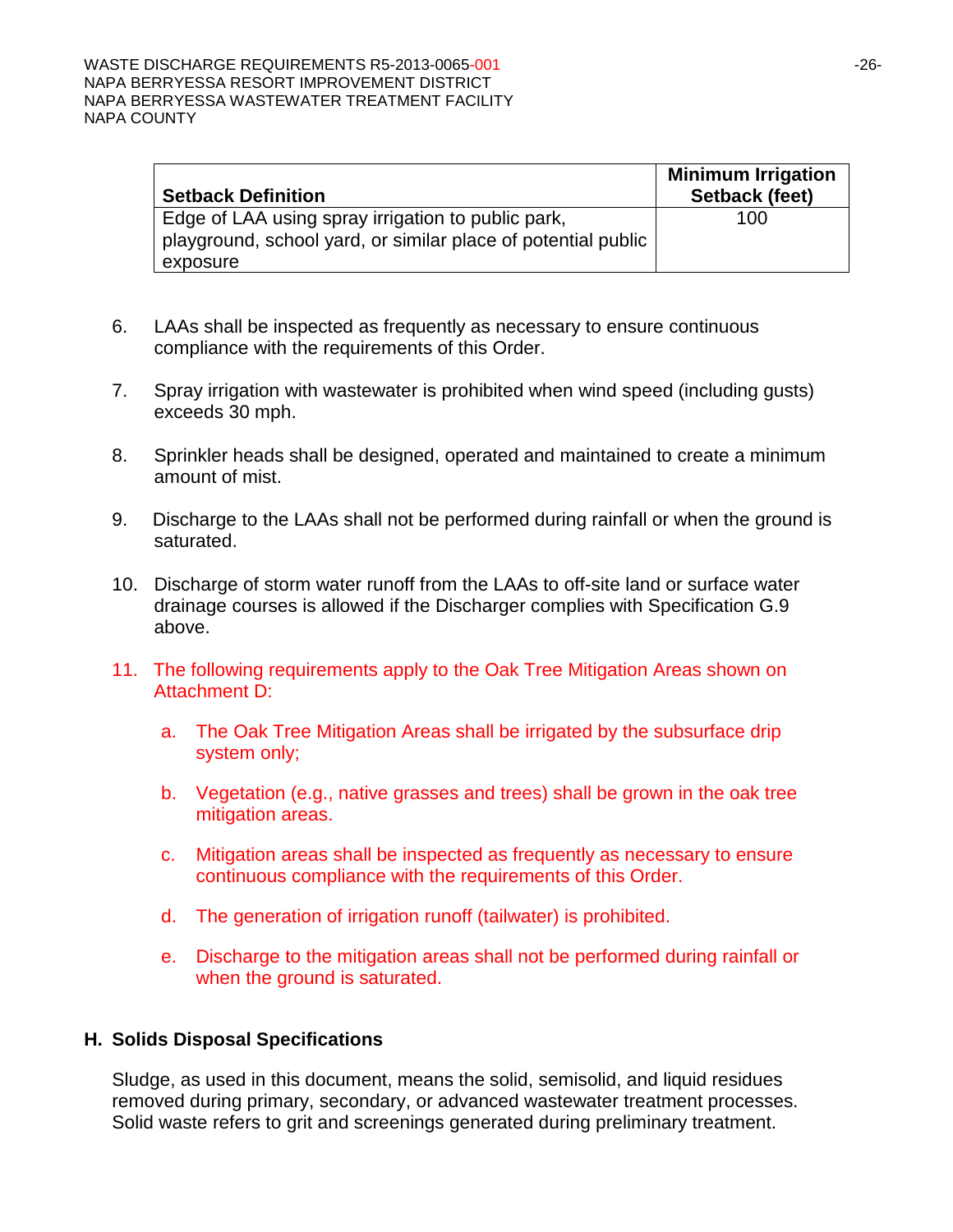Residual sludge means sludge that will not be subject to further treatment at the WWTF. Biosolids refers to sludge that has been treated and tested and shown to be capable of being beneficially used as a soil amendment for agriculture, silviculture, horticulture, and land reclamation activities pursuant to federal and state regulations.

- 1. Sludge and solid waste shall be removed from screens, sumps, ponds, and clarifiers as needed to ensure optimal plant operation.
- 2. Any handling and storage of residual sludge, solid waste, and biosolids at the WWTF shall be temporary (i.e., no longer than two years) and controlled and contained in a manner that minimizes leachate formation and precludes infiltration of waste constituents into soils in a mass or concentration that will violate the groundwater limitations of this Order.
- 3. Residual sludge, biosolids, and solid waste shall be disposed of in a manner approved by the Executive Officer and consistent with Title 27, division 2. Removal for further treatment, disposal, or reuse at disposal sites (i.e., landfills, WWTFs, composting sites, soil amendment sites) operated in accordance with valid waste discharge requirements issued by a Regional Water Board will satisfy this specification.
- 4. Use of biosolids as a soil amendment shall comply with valid waste discharge requirements issued by a Regional Water Board or the State Water Board except in cases where a local (e.g., county) program has been authorized by a Regional Water Board. In most cases, this will mean the General Biosolids Order (State Water Resources Control Board Water Quality Order 2004-12-DWQ, "General Waste Discharge Requirements for the Discharge of Biosolids to Land for Use as a Soil Amendment in Agricultural, Silvicultural, Horticultural, and Land Reclamation Activities"). For a biosolids use project to be covered by Order 2004-12-DWQ, the Discharger must file a complete Notice of Intent and receive a Notice of Applicability for each project.
- 5. Use and disposal of biosolids shall comply with the self-implementing federal regulations of 40 Code of Federal Regulations part 503, which are subject to enforcement by the U.S. EPA, not the Central Valley Water Board. If during the life of this Order, the State accepts primacy for implementation of part 503, the Central Valley Water Board may also initiate enforcement where appropriate.
- 6. Any proposed change in sludge use or disposal practice shall be reported in writing to the Executive Officer at least 90 days in advance of the change.

# **I. Provisions**

1. The following report shall be submitted pursuant to Water Code section 13267 and shall be prepared as described in Provision I.4: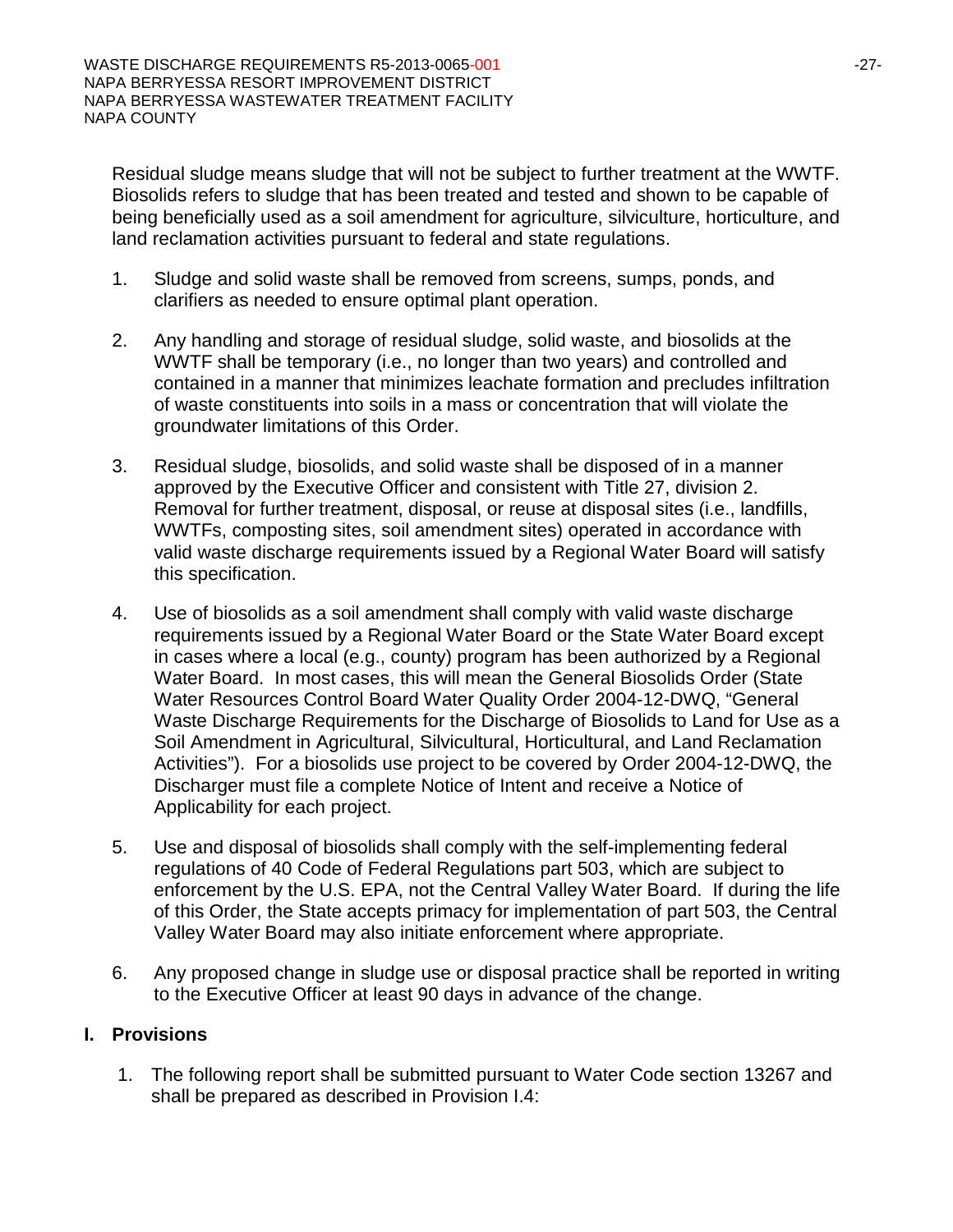- a. In addition to the requirements of Item 13 of CDO R5-2010-0101, the certification report due by **30 November 2013** pursuant to the CDO shall also:
	- i. Certify that a new influent flow meter has been installed and calibrated and is fully operational;
	- ii. Include a Land Application Area (Spray Field) Operations Plan that details the specific operational procedures that will be used to ensure compliance with each of the Land Application Area (Spray Field) Specifications (G.1 through G.10); and
	- iii. Include a SCADA System Irrigation Operations Plan that details all switches, valves, meters, etc. that the SCADA system will monitor and/or control; a list of conditions that will cause an alarm; a list of manual overrides that can be performed remotely; operator procedures for determining flow rates for land applications, application durations, and rest cycles; and details regarding SCADA operations during a power outage and/or backup power system.
- b. By **30 November 2013**, the Discharger shall submit a *Groundwater Limitations Compliance Assessment Plan*. The plan shall describe and justify the statistical methods used to evaluate compliance with the Groundwater Limitations of this Order for the compliance wells and constituents listed in the groundwater monitoring section of the Monitoring and Reporting Program. Compliance shall be determined annually based on an intrawell statistical analysis that uses methods prescribed in Title 27, section 20415(e)(10) to compare monitoring data collected at each compliance well to the groundwater limitations of this Order.
- 2. If groundwater monitoring results show that the discharge of waste is causing groundwater to contain any waste constituents in concentrations statistically greater than the Groundwater Limitations of this Order**, within 120 days of the request of the Executive Officer**, the Discharger shall submit a BPTC Evaluation Workplan that sets forth the scope and schedule for a systematic and comprehensive technical evaluation of each component of the facility's waste treatment and disposal system to determine best practicable treatment and control for each waste constituent that exceeds a Groundwater Limitation. The workplan shall contain a preliminary evaluation of each component of the WWTF and effluent disposal system and propose a time schedule for completing the comprehensive technical evaluation. The schedule to complete the evaluation shall be as short as practicable, and shall not exceed one year from the date of written request.
- 3. A discharger whose waste flow has been increasing, or is projected to increase, shall estimate when flows will reach hydraulic and treatment capacities of its treatment, collection, and disposal facilities. The projections shall be made in January, based on the last three years' average dry weather flows, peak wet weather flows and total annual flows, as appropriate. When any projection shows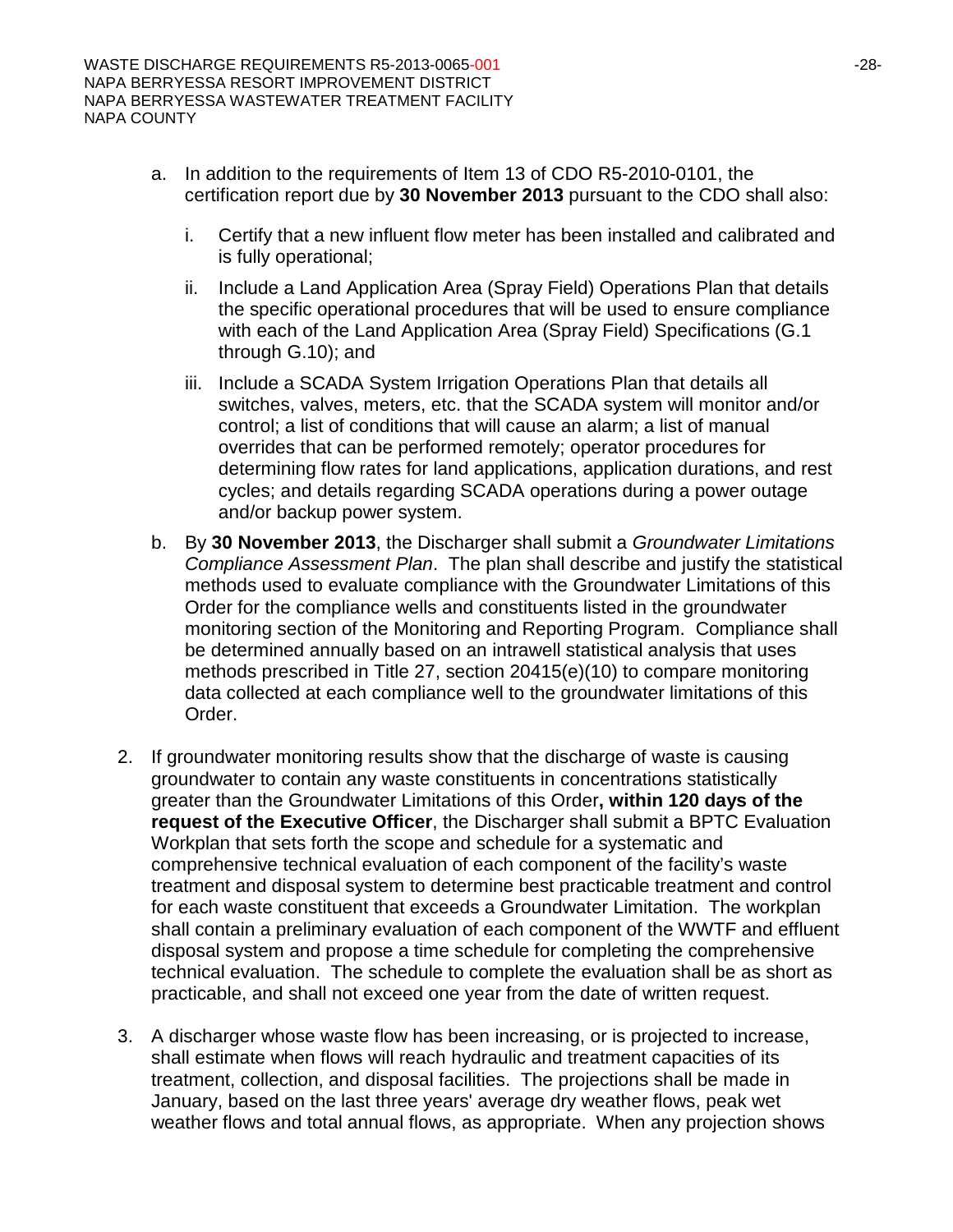that capacity of any part of the facilities may be exceeded in four years, the discharger shall notify the Central Valley Water Board by **31 January**.

- 4. In accordance with California Business and Professions Code sections 6735, 7835, and 7835.1, engineering and geologic evaluations and judgments shall be performed by or under the direction of registered professionals competent and proficient in the fields pertinent to the required activities. All technical reports specified herein that contain workplans for investigations and studies, that describe the conduct of investigations and studies, or that contain technical conclusions and recommendations concerning engineering and geology shall be prepared by or under the direction of appropriately qualified professional(s), even if not explicitly stated. Each technical report submitted by the Discharger shall bear the professional's signature and stamp.
- 5. The Discharger shall submit the technical reports and work plans required by this Order for consideration by the Executive Officer, and incorporate comments the Executive Officer may have in a timely manner, as appropriate. Unless expressly stated otherwise in this Order, the Discharger shall proceed with all work required by the foregoing provisions by the due dates specified.
- 6. The Discharger shall comply with Monitoring and Reporting Program (MRP) R5-2013-0065, which is part of this Order, and any revisions thereto as ordered by the Executive Officer. The submittal dates of Discharger self-monitoring reports shall be no later than the submittal date specified in the MRP.
- 7. The Discharger shall comply with the "Standard Provisions and Reporting Requirements for Waste Discharge Requirements", dated 1 March 1991, which are attached hereto and made part of this Order by reference. This attachment and its individual paragraphs are commonly referenced as "Standard Provision(s)."
- 8. The Discharger shall comply with all conditions of this Order, including timely submittal of technical and monitoring reports. On or before each report due date, the Discharger shall submit the specified document to the Central Valley Water Board or, if appropriate, a written report detailing compliance or noncompliance with the specific schedule date and task. If noncompliance is being reported, then the Discharger shall state the reasons for such noncompliance and provide an estimate of the date when the Discharger will be in compliance. The Discharger shall notify the Central Valley Water Board in writing when it returns to compliance with the time schedule. Violations may result in enforcement action, including Central Valley Water Board or court orders requiring corrective action or imposing civil monetary liability, or in revision or rescission of this Order.
- 9. The Discharger shall at all times properly operate and maintain all facilities and systems of treatment and control (and related appurtenances) that are installed or used by the Discharger to achieve compliance with the conditions of this Order.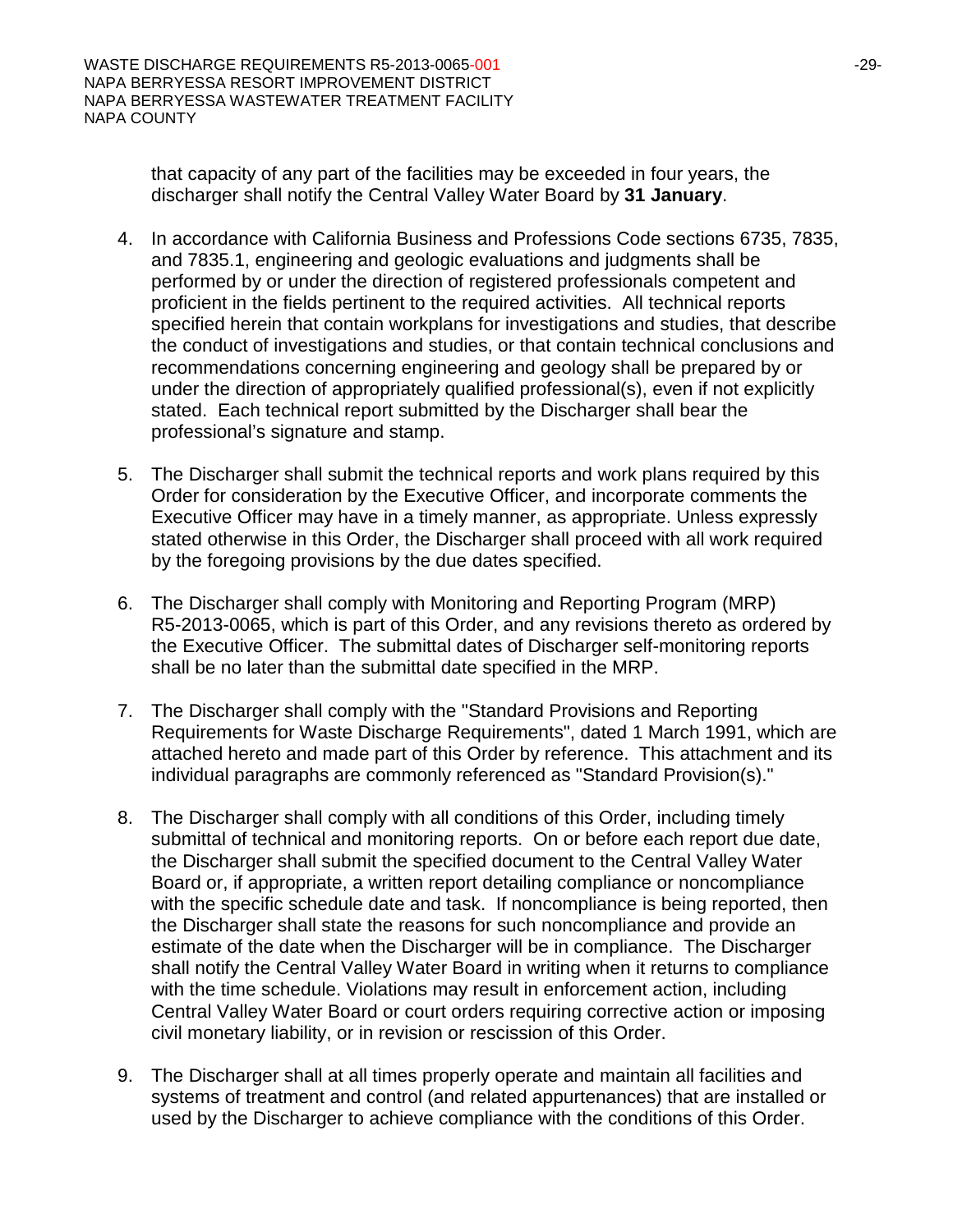Proper operation and maintenance also includes adequate laboratory controls and appropriate quality assurance procedures. This provision requires the operation of back-up or auxiliary facilities or similar systems that are installed by the Discharger when the operation is necessary to achieve compliance with the conditions of this Order.

- 10. The Discharger shall use the best practicable cost-effective control technique(s) including proper operation and maintenance, to comply with this Order.
- 11. The Discharger shall provide certified wastewater treatment plant operators in accordance with Title 23, division 3, chapter 26.
- 12. The Discharger shall comply with the requirements of the Statewide General Waste Discharge Requirements (General WDRs) for Sanitary Sewer Systems (Water Quality Order 2006-0003), the Revised General WDRs Monitoring and Reporting Program (Water Quality Order 2008-0002-EXEC), and any subsequent revisions thereto. Water Quality Order 2006-0003 and Order 2008-0002-EXEC require the Discharger to notify the Central Valley Water Board and take remedial action upon the reduction, loss, or failure of the sanitary sewer system resulting in a sanitary sewer overflow.
- 13. The Discharger shall not allow pollutant-free wastewater to be discharged into the wastewater collection, treatment, and disposal systems in amounts that significantly diminish the system's capability to comply with this Order. Pollutantfree wastewater means rainfall, groundwater, cooling waters, and condensates that are essentially free of pollutants.
- 14. At least **90 days** prior to termination or expiration of any lease, contract, or agreement involving disposal or recycling areas or off-site reuse of effluent, used to justify the capacity authorized herein and assure compliance with this Order, the Discharger shall notify the Central Valley Water Board in writing of the situation and of what measures have been taken or are being taken to assure full compliance with this Order.
- 15. The Discharger shall report promptly to the Central Valley Water Board any material change or proposed change in the character, location, or volume of the discharge.
- 16. In the event of any change in control or ownership of the facility or land application areas, the Discharger must notify the succeeding owner or operator of the existence of this Order by letter, a copy of which shall be immediately forwarded to this office.
- 17. To assume operation as Discharger under this Order, the succeeding owner or operator must apply in writing to the Executive Officer requesting transfer of the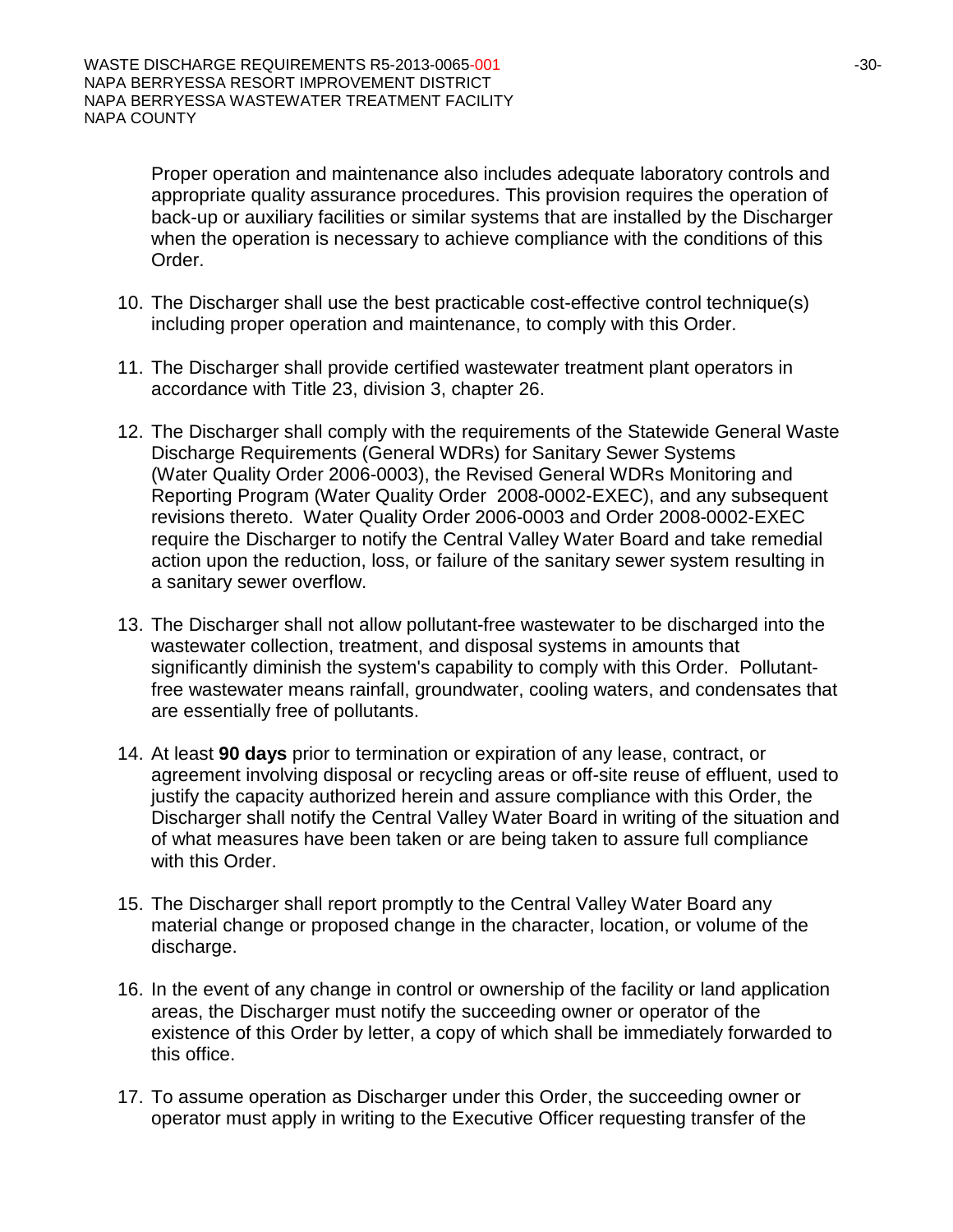Order. The request must contain the requesting entity's full legal name, the state of incorporation if a corporation, the name and address and telephone number of the persons responsible for contact with the Central Valley Water Board, and a statement. The statement shall comply with the signatory paragraph of Standard Provision B.3 and state that the new owner or operator assumes full responsibility for compliance with this Order. Failure to submit the request shall be considered a discharge without requirements, a violation of the Water Code. If approved by the Executive Officer, the transfer request will be submitted to the Central Valley Water Board for its consideration of transferring the ownership of this Order at one of its regularly scheduled meetings.

- 18. A copy of this Order including the MRP, Information Sheet, Attachments, and Standard Provisions, shall be kept at the discharge facility for reference by operating personnel. Key operating personnel shall be familiar with its contents.
- 19. The Central Valley Water Board will review this Order periodically and will revise requirements when necessary.

If, in the opinion of the Executive Officer, the Discharger fails to comply with the provisions of this Order, the Executive Officer may refer this matter to the Attorney General for judicial enforcement, may issue a complaint for administrative civil liability, or may take other enforcement actions. Failure to comply with this Order or with the WDRs may result in the assessment of Administrative Civil Liability of up to \$10,000 per violation, per day, depending on the violation, pursuant to the Water Code, including sections 13268, 13350 and 13385. The Central Valley Water Board reserves its right to take any enforcement actions authorized by law.

Any person aggrieved by this action of the Central Valley Water Board may petition the State Water Board to review the action in accordance with Water Code section 13320 and California Code of Regulations, title 23, sections 2050 and following. The State Water Board must receive the petition by 5:00 p.m., 30 days after the date of this Order, except that if the thirtieth day following the date of this Order falls on a Saturday, Sunday, or state holiday, the petition must be received by the State Water Board by 5:00 p.m. on the next business day. Copies of the law and regulations applicable to filing petitions may be found on the Internet at:

http://www.waterboards.ca.gov/public\_notices/petitions/water\_quality or will be provided upon request.